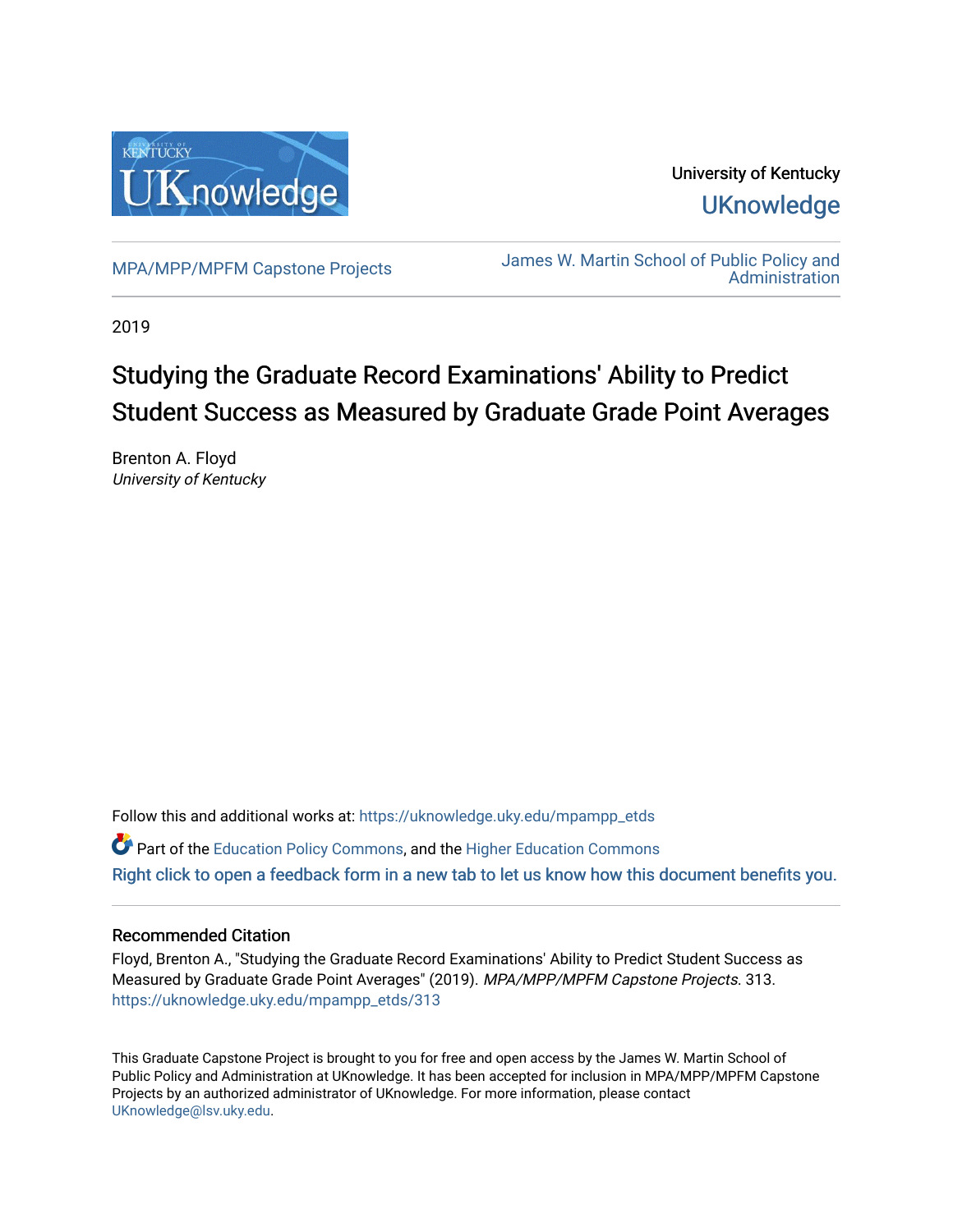Studying the Graduate Record Examinations' Ability to Predict Student Success as Measured by Graduate Grade Point Averages

> Brenton A. Floyd Capstone in Public Administration Spring 2019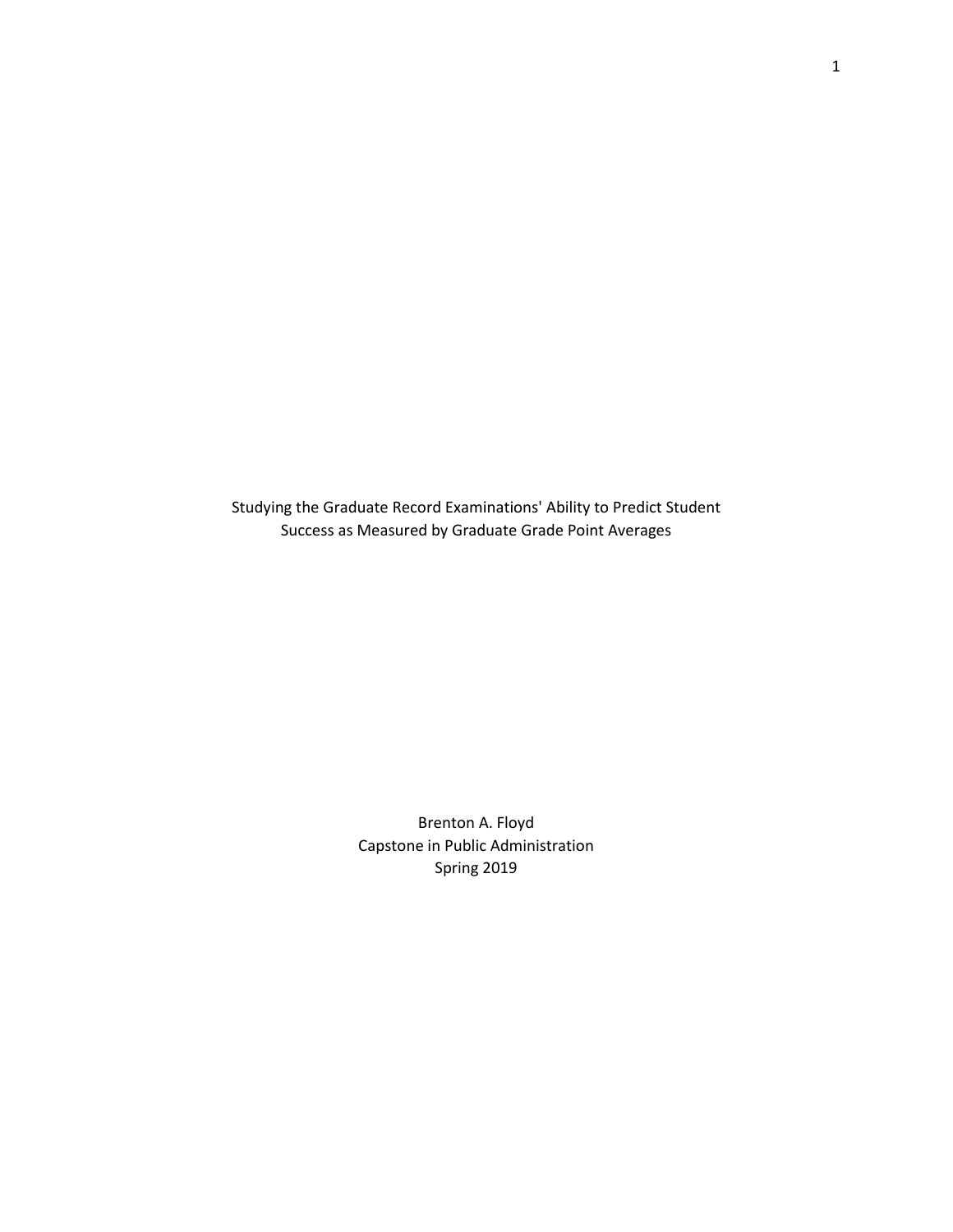# **Table of Contents**

| 29 |
|----|
|    |
|    |
|    |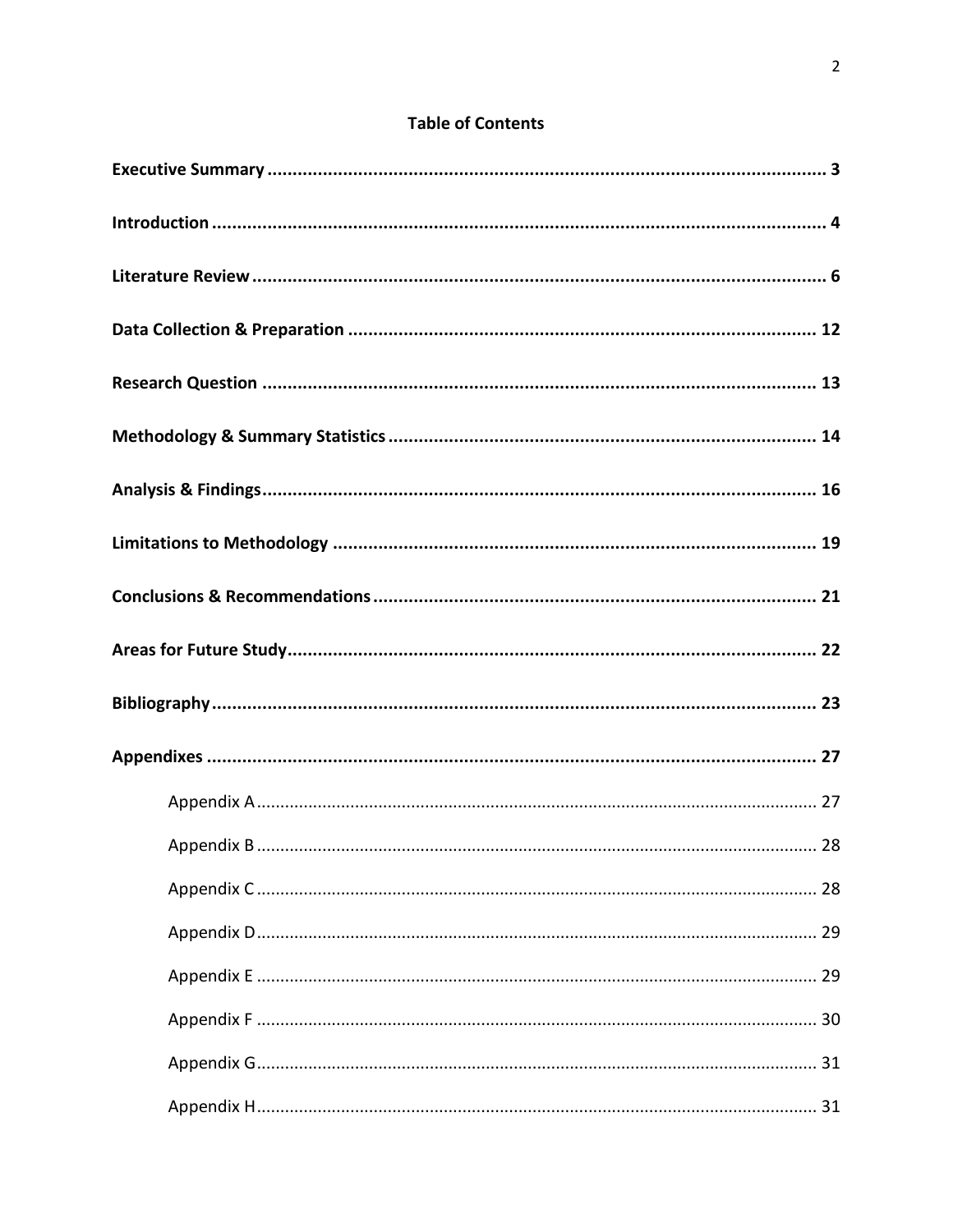#### **Executive Summary**

The Graduate Record Examination (GRE) is the most widely used graduate level admission test in the world, yet conflicts exist across the findings of many studies of the ability of the GRE to predict the success test takers will have as graduate students or in professional life. Additionally, most of the studies that exist on the GRE's ability to predict graduate student success use data from a previous version of the GRE that may not be applicable to the current version, thus rendering their use for policy making among makers of admission decisions limited and flawed. These studies also tend to focus on one specific degree program or type of degree, leaving no guidance for how the GRE might be useful for other programs.

In an attempt to provide a basis from which more comprehensive analyses can be modeled in the future, this quantitative study examines how well the three sections of the GRE predict success for graduate students at the University of Kentucky (UK), using the Graduate Grade Point Averages (GGPA) of 2,349 active graduate students in degree seeking programs as a measure of intermediate success, as is common practice in the literature. Two linear regressions are reported, one which includes only UK graduate students in non-STEM programs, and one which includes only UK graduate students in STEM programs. STEM or non-STEM is used to separate these students from one another because it allows an overall picture of how GREs might be useful for admission decisions at UK while still providing results that can be relevant to programs with key differences, as "the economic and social benefits of scientific thinking and STEM education are widely believed to have broad application for workers in both STEM and non-STEM occupations" (Gonzalez and Kuenzi 2012).

Results show that the three sections of the GRE General Test are predictors of success for non-STEM graduate students at UK, while two of the three (Verbal and Quantitative Reasoning) are predictors of success for STEM students. Further, the Verbal Reasoning section is a better predictor of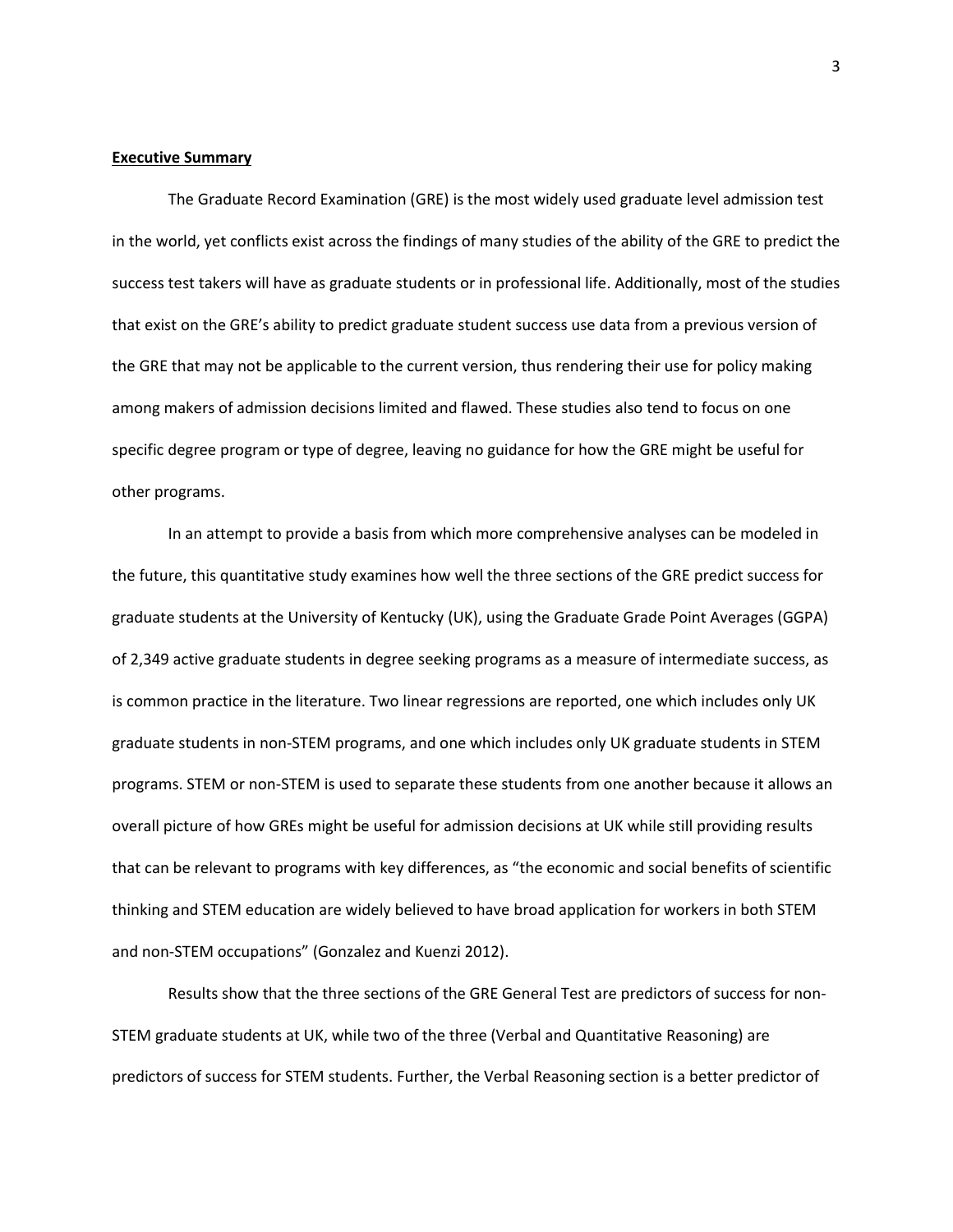success for non-STEM students than for STEM students, while the Quantitative Reasoning section is a better predictor for STEM students than non-STEM students. The Analytical Reasoning section is found to predict success only for non-STEM students.

These findings do not evaluate whether GRE scores are the best way of predicting the success of graduate students, nor should they be used exclusively to make admission decisions for applicants to an academic program. Instead, it is recommended that GRE scores be used as a portion of a holistic review of such applications, a recommendation which the owners of the GRE also make. According to some of the literature, the GRE puts some minorities and women at a disadvantage for admission to graduate programs. With this in mind, other studies have found the undergraduate GPA of a student is the best predictor of how well they will do in a graduate program, thus it is recommended that programs considering revision of their policies concerning GRE requirements for admission offer waivers for students that have or exceed an undergraduate GPA they deem appropriate to succeed in their program in lieu of removing an existing requirement for the purposes of increasing diversity or attracting more students. Additionally, programs without GRE requirements should consider adding it to the list of what an applicant needs for admission (with or without waivers), as it provides a standardized score that can assist in gauging the cognitive abilities and potential successes of its takers. Lastly, programs that do have GRE requirements and are classified as STEM should place more emphasis on the Quantitative section of the GRE than the others, while non-STEM programs should do the opposite.

#### **Introduction**

 $\overline{\phantom{a}}$ 

Much like the ACT and SAT standardized tests are a major factor in a high school student's acceptance to various colleges and universities, the Graduate Record Examination General Test (GRE) is a major factor for admittance to many graduate programs across the United States.<sup>1</sup> This includes the

 $1$  It should be noted that while this is the primary use and purpose of the GRE, it is also used for various other purposes, most notably, they are often included in applications for graduate fellowships and scholarships.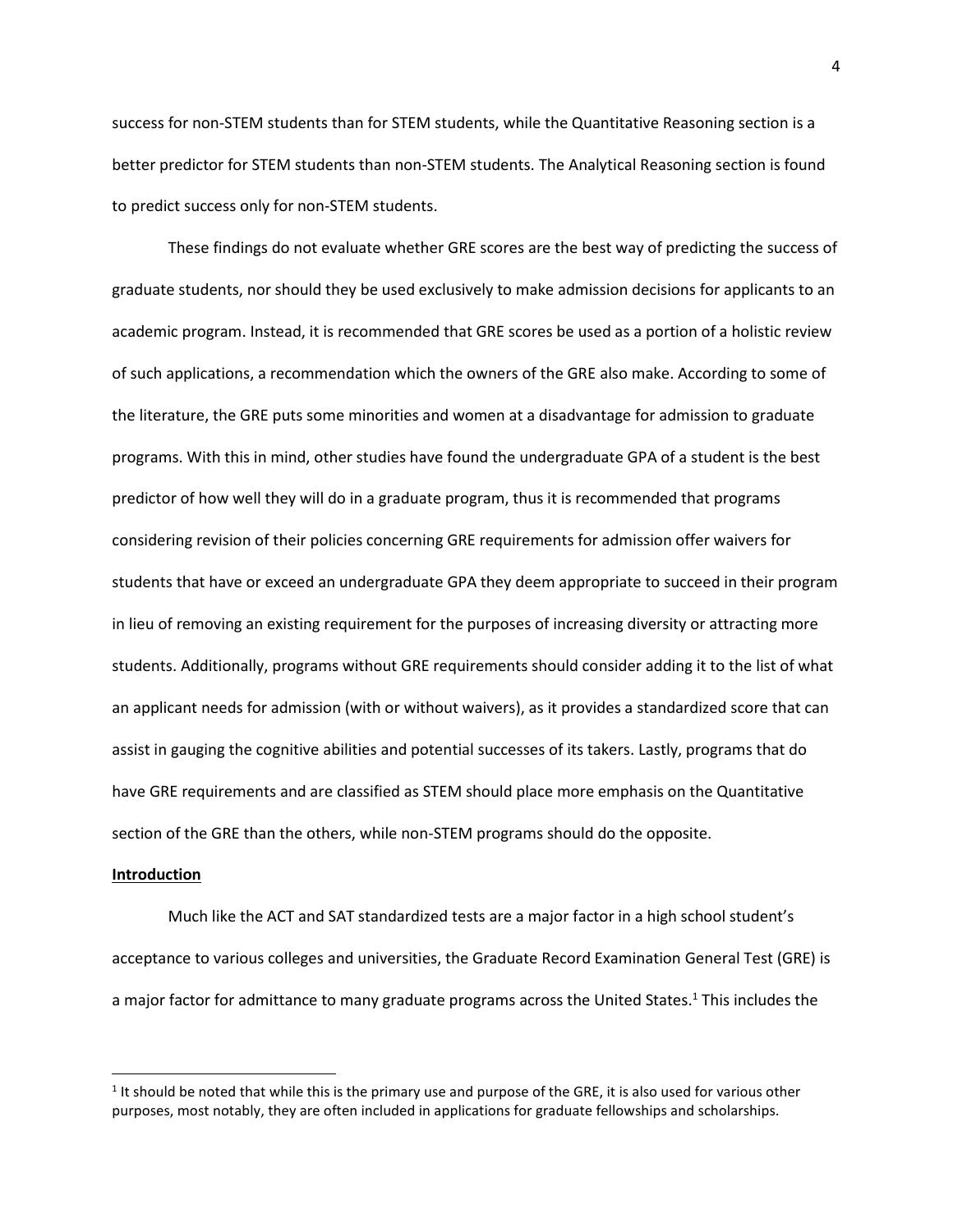University of Kentucky (UK), where the majority of graduate programs require applicants to take the GRE.<sup>2</sup> Despite this, many programs at institutions across the United States offer exceptions or waivers to their requirement of GRE scores, and some don't require it at all.<sup>3</sup> These differences in requirements between programs, coupled with a conflicting, outdated, and/or narrow base of literature on the subject is an issue, because disagreement over the GRE's effectiveness as a measurement of future student success leaves graduate admission teams with no real guidance to assist in shaping their policies concerning the use of the test.

This study will estimate whether the GRE is an effective test, in the context of its predictability of future student success as measured by the grade point averages (GPA) of current graduate students at the University of Kentucky. The intention is not to just test the overall predictability of the three exams within the GRE (Quantitative Reasoning, Verbal Reasoning, and Analytical Writing), but to measure the predictability of each exam for students in programs recognized by the federal government as being STEM (Science, Technology, Engineering, and Mathematics) programs, and those that are not.

There have been previous attempts to measure the effectiveness of the GRE before, such as a research article published in early 2017 that determined the GRE was ineffective at predicting the productivity of biomedical graduate students at the University of North Carolina at Chapel Hill (UNC), among other findings.<sup>4</sup> Another study at Vanderbilt University, published the same day as the UNC article, effectively mirrored those results.<sup>5</sup> However, other studies indicate that the GRE might be useful at predicting success. For instance, a report published in June 2018 found that the GRE was a strong

<sup>&</sup>lt;sup>2</sup> While some programs, such as the Master of Public Administration (MPA) program at Eastern Kentucky University (EKU), provide a target or minimum score, others, such as the MPA program at the University of Kentucky (UK), simply require the GRE and process each application holistically.

<sup>&</sup>lt;sup>3</sup> In addition to EKU's MPA program providing a target score for the GRE, they also provide waivers for students that have a GPA from their undergraduate studies of 3.0 or higher. UK's MPA program does not offer exceptions to the GRE requirement unless a student has taken another graduate examination required for one of their joint degree programs, while UK's Master of Science in Social Work does not require the GRE at all.

<sup>4</sup> (Hall, O'Connell and Cook 2017)

<sup>5</sup> (Moneta-Koehler, *et al.* 2017)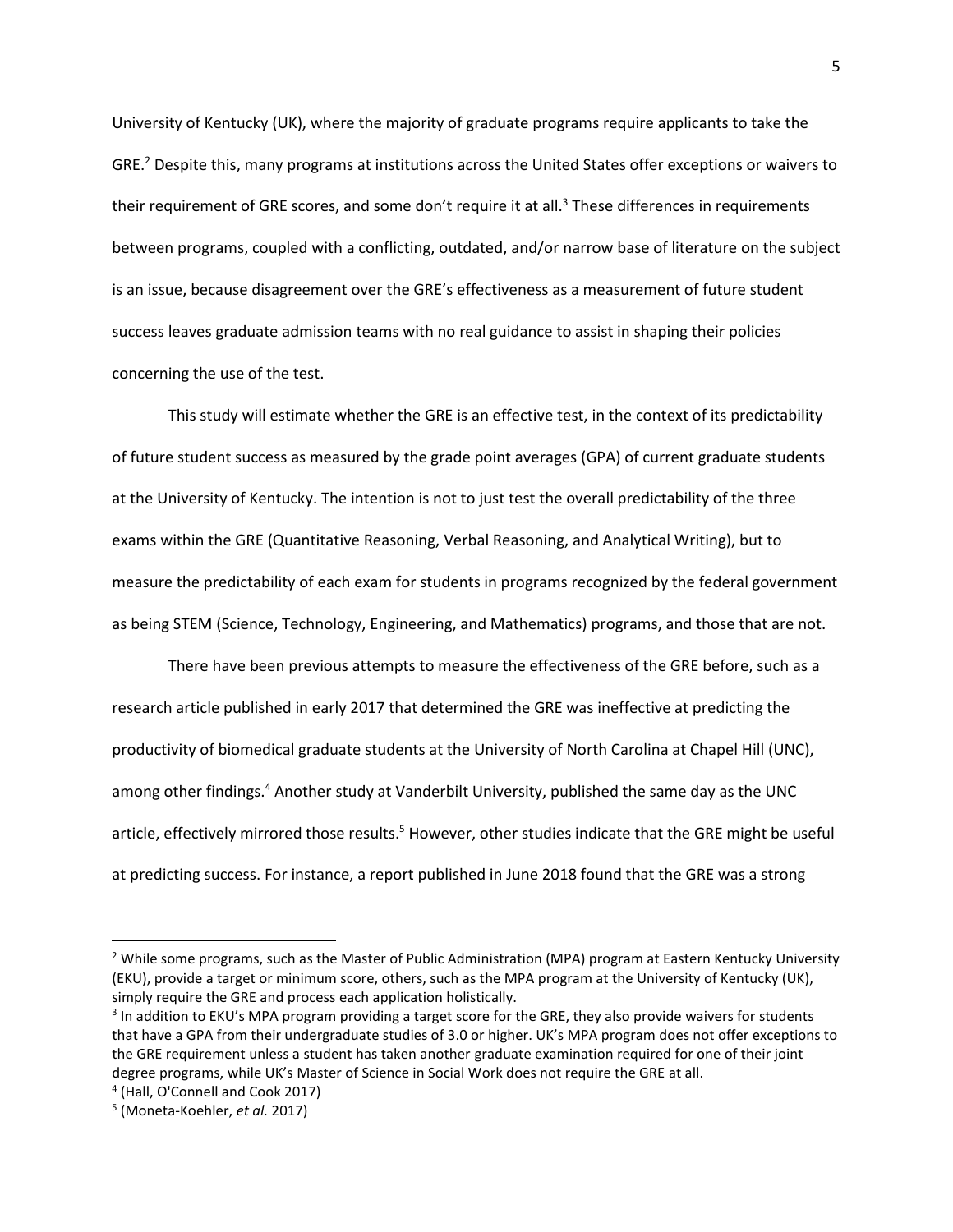indicator of success for law students.<sup>6</sup> These and other studies are discussed more in the Literature Review section of this paper.

In addition to conflicting findings, the literature largely uses data from a previous iteration of the GRE to reach conclusions, which may not reflect its current potential as a measurement of future student success. Studies thus far have also primarily focused on one specific degree program for analysis. While the results might be useful for similar programs and areas of study, they do not evaluate the predictability of the GRE in a general sense. The programs examined in the literature are mostly in STEM fields, leaving an inability to generalize their results to non-STEM programs. Since this study not only analyzes students in STEM and non-STEM programs, but also uses the current iteration of the GRE to see how well its scores predicted their future success, the included analysis and discussion can be an important starting point for future, more variable-rich studies, even with its limitations. Still, given the conflicted, outdated, and narrow focused nature of the rest of the literature, it is clear that more research must be completed in order to fully evaluate if the GRE is an appropriate measure of the future success of the students that take it.

#### **Literature Review**

The Graduate Record Examinations (GRE) began as an experiment in 1937 by the Carnegie Foundation for the Advancement of Teaching.<sup>7</sup> In the aftermath of World War II, the Carnegie Foundation transferred control of the GRE to the newly created Educational Testing Service (ETS)<sup>8</sup>, which is now the world's largest nonprofit educational measurement organization.<sup>9</sup> The GRE remains under the control of ETS, and according to their website is, "the world's most widely used admission test for graduate & professional school" (Educational Testing Service 2019a). Throughout its over 80 year

<sup>6</sup> (Klieger, et al. 2018)

 $<sup>7</sup>$  (Rourke and Ingram 2004)</sup>

<sup>8</sup> (Rourke and Ingram 2004)

<sup>&</sup>lt;sup>9</sup> (Bennett 2005)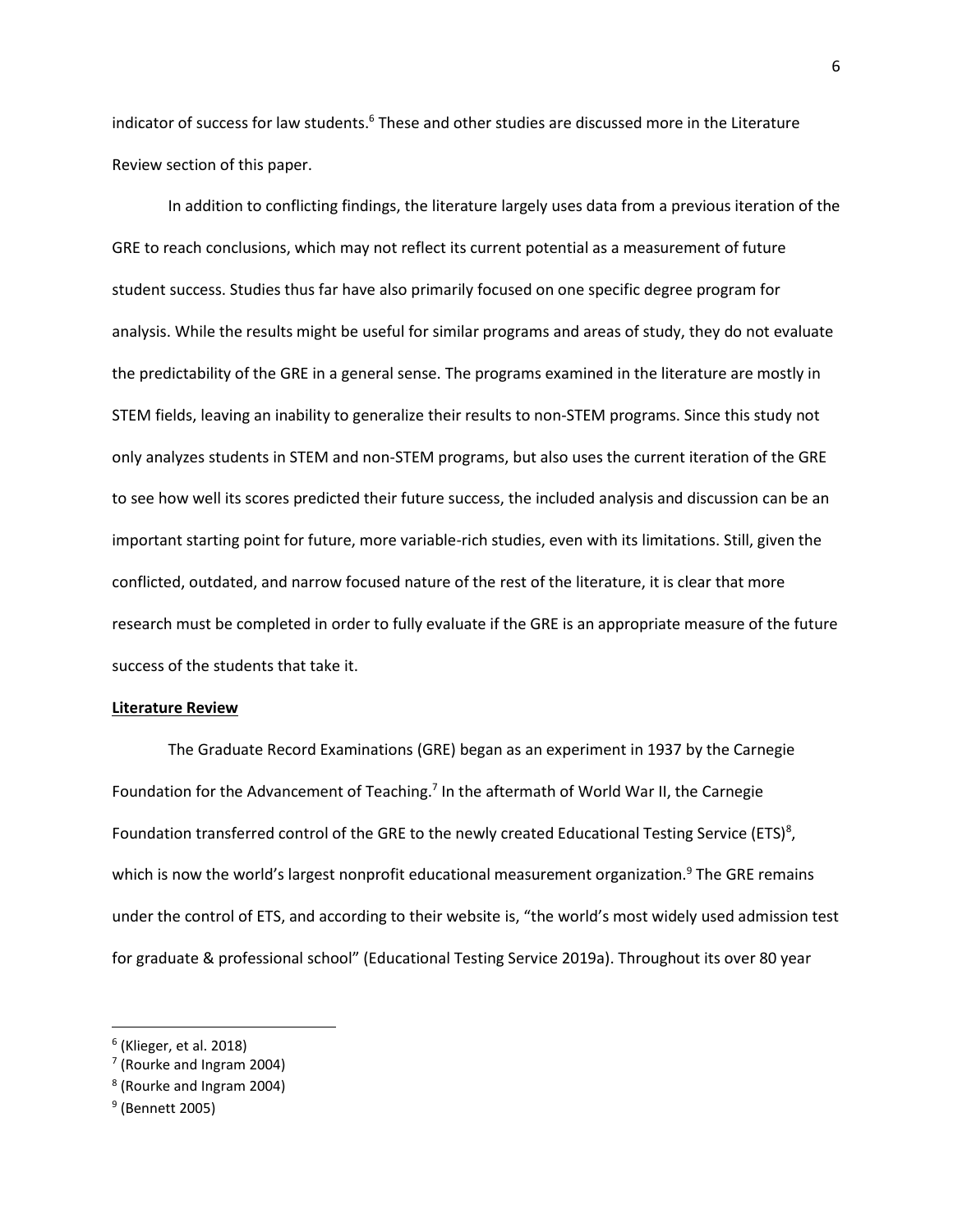existence the GRE has experienced several changes, of which the most significant to this study occurred in 2011, when ETS updated the GRE to be more adaptive, "where performance on the early sections determines the difficulty of later sections presented on the exam" (Buchy 2017).

The GRE General Test includes three sections – Verbal Reasoning, Quantitative Reasoning, and Analytical Writing. ETS provides a description of the abilities each section attempts to measure. They state that the Verbal Reasoning section measures the test taker's ability to:

- analyze and draw conclusions from discourse; reason from incomplete data; identify author's assumptions and/or perspective; understand multiple levels of meaning, such as literal, figurative and author's intent
- select important points; distinguish major from minor or relevant points; summarize text; understand the structure of a text
- understand the meanings of words, sentences and entire texts; understand relationships among words and among concepts (Educational Testing Service 2019b)

ETS states that the Quantitative Reasoning section of the GRE measures the test taker's ability to:

- understand, interpret and analyze quantitative information
- solve problems using mathematical models
- apply basic skills and elementary concepts of arithmetic, algebra, geometry and data analysis (Educational Testing Service 2019b)

ETS states that the third section, Analytical Writing, measures the test taker's ability to:

- articulate complex ideas clearly and effectively
- support ideas with relevant reasons and examples
- examine claims and accompanying evidence
- sustain a well-focused, coherent discussion
- control the elements of standard written English (Educational Testing Service 2019b)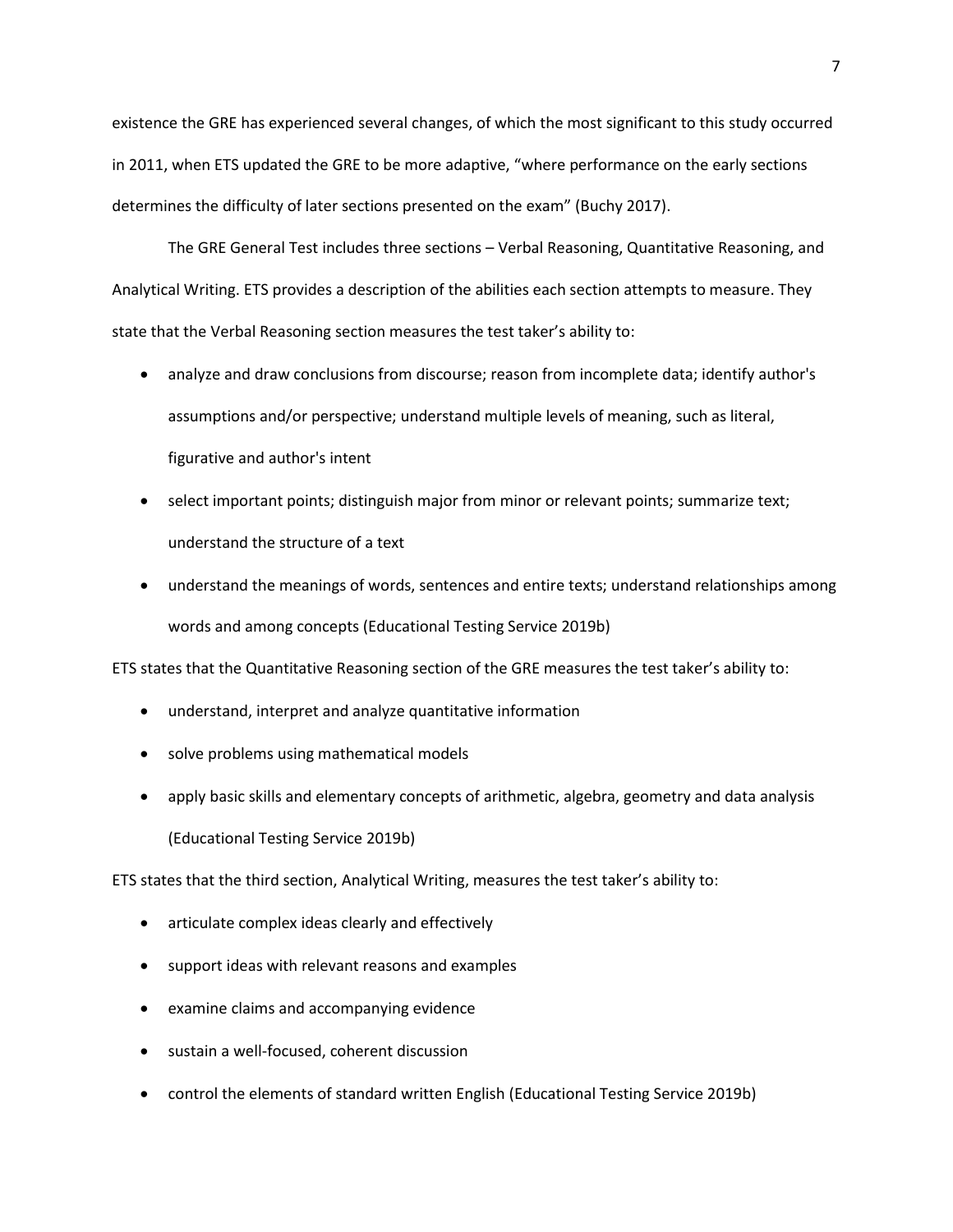The intent of the GRE is clear – to provide a standardized method of measuring the abilities students will likely need to use in graduate school, and to use those measurements to supplement the more subjective materials included in applications, such as resumes or letters of recommendation.

Through a quick examination of several university websites, it is clear that ETS's claim that the GRE is the most widely used test for admission to graduate and professional schools is likely true. The University of Kentucky's Graduate School includes the GRE General Test in its list of minimum requirements for admission, with exceptions depending on specific programs.<sup>10</sup> The University of Louisville (UofL),<sup>11</sup> Western Kentucky University (WKU),<sup>12</sup> Indiana University Bloomington (IU Bloomington),<sup>13</sup> and countless other schools across the United States have similar statements on their own websites. As the GRE is almost always required for graduate admissions to these universities, it is important to evaluate whether it is an effective tool at predicting the future success of the students that take it. While much research has already focused on doing just that, an examination of specific program requirements across schools demonstrates the need for more analyses.

One specific program that each of the aforementioned universities share is a Master of Public Administration or Master of Public Affairs (MPA). UK, UofL, WKU, and IU Bloomington all receive the same accreditation for their MPA programs from the Network of Schools of Public Policy, Affairs, and Administration (NASPAA), $^{14}$  yet researching the admission requirements for these programs yields different GRE requirements for each. UK's Martin School of Public Policy and Administration requires students entering one of its degree seeking programs<sup>15</sup> (including MPA) to take the GRE or Graduate Management Admissions Test (GMAT) unless they are pursuing a joint degree. The GRE requirement can

<sup>&</sup>lt;sup>10</sup> (University of Kentucky 2019a)

<sup>11</sup> (University of Louisville 2019a)

<sup>12</sup> (Western Kentucky University 2019a)

<sup>13</sup> (Indiana University Bloomington 2019a)

<sup>&</sup>lt;sup>14</sup> (Network of Schools of Public Policy, Affairs, and Administration 2018)

<sup>&</sup>lt;sup>15</sup> As of the completion of this paper, the Martin School at UK only offers graduate level coursework and degrees. This will not likely be the case in upcoming years.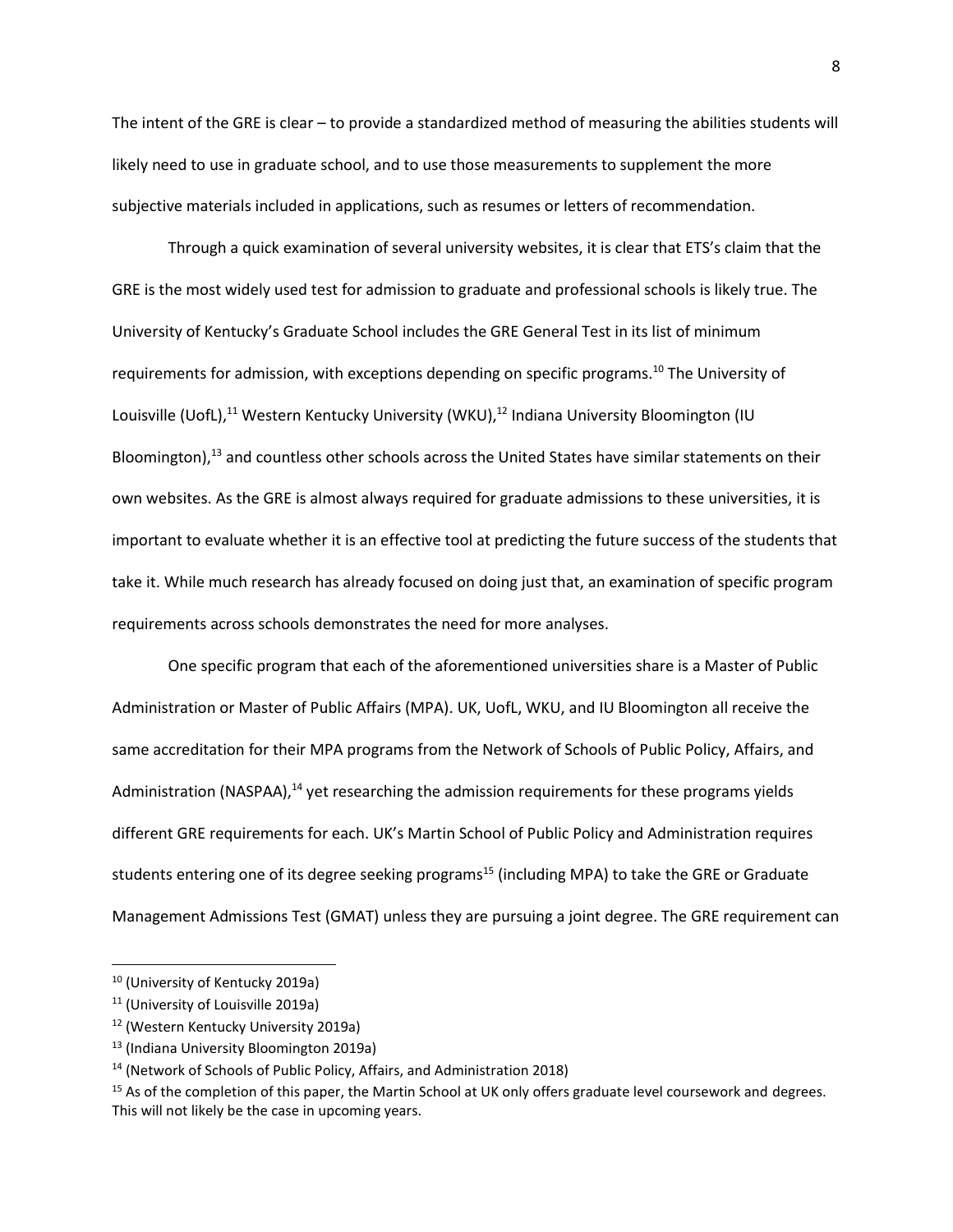be waived for students that take either the Law School Admission Test (LSAT) for a joint MPA/Juris Doctor or Pharmacy College Admission Test (PCAT) for a joint MPA/Pharmacy Doctorate – students have to be accepted into their joint program as well.<sup>16</sup> Meanwhile, UofL requires all students entering its MPA program to take the GRE, even if they are pursuing a joint degree. <sup>17</sup> WKU typically requires entering MPA students to take the GRE, but offers exceptions to applicants that either have a cumulative undergraduate GPA (UGPA) of 3.0 or above (from an accredited institution), or 3 years of relevant experience in the public sector.<sup>18</sup> Similar to UK, IU Bloomington's School of Public and Environmental Affairs requires all its degree seeking students to take the GRE or either the GRE or LSAT if they are pursuing a joint MPA/Juris Doctor, but does not allow the GMAT to be substituted for the GRE.<sup>19</sup>

This example shows that four geographically close schools with similar programs sharing the same accreditation do not have the same requirements regarding GRE scores for admission. There have been previous studies using differing research designs to attempt to measure the GRE's predictability of future graduate student success, but this research has produced conflicting results. The studies that do support the GRE as a good predictor of future student success still usually indicate that it should still be used sparingly and as a part of a holistic approach, a practice which ETS also recommends.<sup>20</sup> Additionally, most of the current literature, even post-2011 publications, use data from a previous iteration of the GRE to reach their conclusions. Using an old iteration of the GRE to make policy suggestions for programs that are recruiting students with the current version of the exam might fail on external validity, as changes made to the structure of the exam could mean the previous predictability of the GRE is no longer applicable for current use. This conflict and possible inapplicability could mean

 $\overline{a}$ 

<sup>16</sup> (University of Kentucky 2019b)

<sup>17</sup> (University of Louisville 2019b)

<sup>18</sup> (Western Kentucky University 2019b)

<sup>19</sup> (Indiana University Bloomington 2019b)

<sup>20</sup> (Educational Testing Service 2018)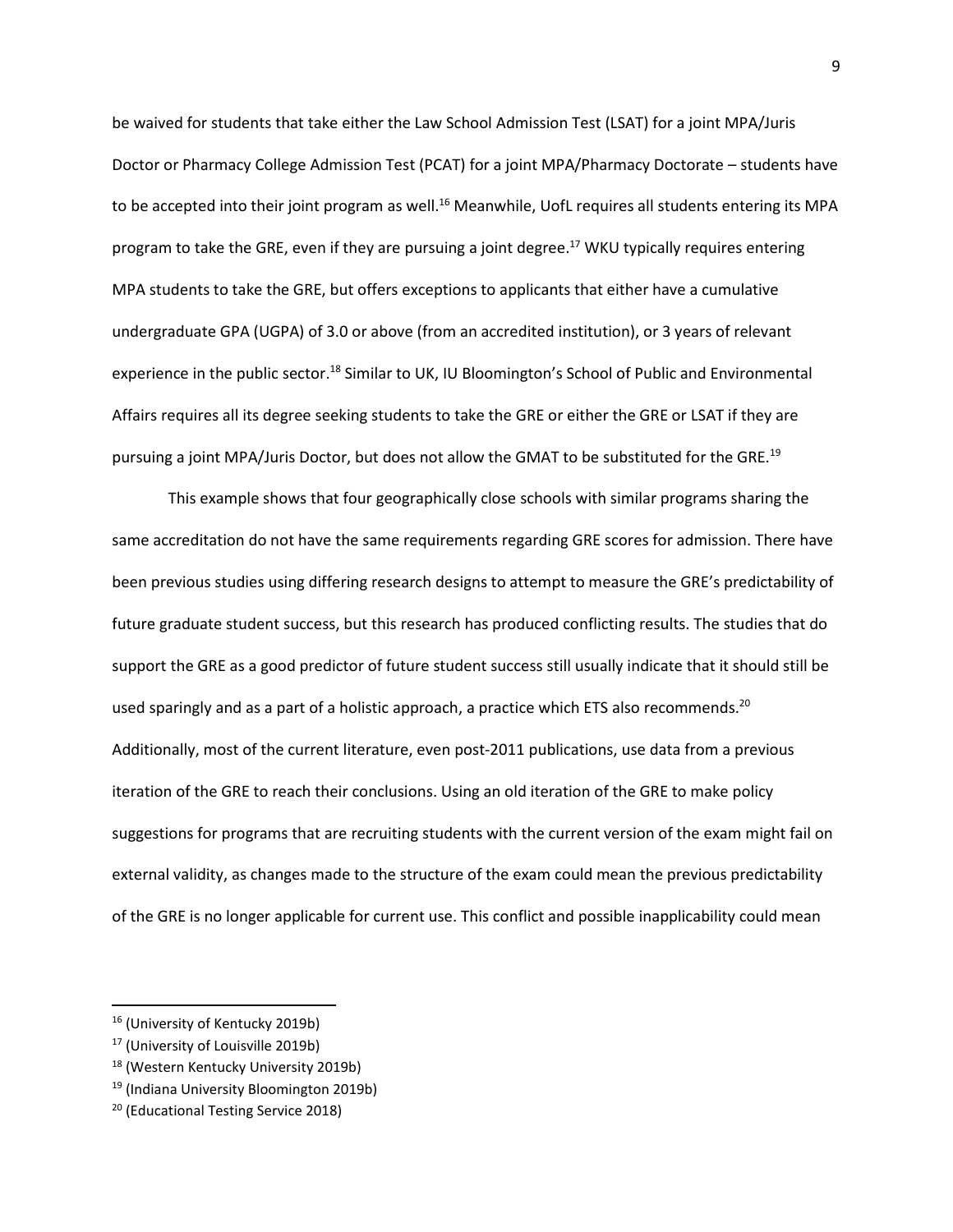that the differences in program requirements are at least in part due to disagreements on how useful the GRE actually is.

Two recent research articles, one of which examined the University of North Carolina at Chapel Hill<sup>21</sup> and the other Vanderbilt University,<sup>22</sup> failed to reject the null hypothesis that the GRE was ineffective at predicting the productivity of biomedical graduate students in both schools.<sup>23</sup> The authors of the Vanderbilt article note that admission committees have relied heavily on using GRE scores to narrow their pool of applicants, at least for biomedical Ph.D. programs, despite ETS advising only a restrained use, as previously mentioned.<sup>24</sup> They go on to state that ETS's own studies have found only a slight correlation between GRE and graduate GPAs (GGPA), which the authors' results later support.<sup>25</sup> Despite this slight correlation, the authors also found that GRE scores do not predict a student's progress in their program or their research productivity in this study, and thus suggest that admission committees for biomedical Ph.D. programs should take a more holistic approach when reviewing potential students, removing much of the current emphasis on GRE scores – a point which the UNC article also makes. 26

A study conducted by Casey Miller and Keivan Stassun in 2014<sup>27</sup> argues that, "De-emphasizing the GRE and augmenting admissions procedures with measures of other attributes — such as drive, diligence and the willingness to take scientific risks — would not only make graduate admissions more predictive of the ability to do well but would also increase diversity in STEM" (Miller and Stassun

<sup>21</sup> (Hall, O'Connell and Cook 2017)

<sup>22</sup> (Moneta-Koehler, *et al.* 2017)

<sup>&</sup>lt;sup>23</sup> Both these articles use pre-2011 GRE data, so the issues they outline may have been addressed in the GRE's revision.

<sup>24</sup> (Moneta-Koehler, *et al.* 2017)

<sup>25</sup> (Moneta-Koehler, *et al.* 2017)

<sup>26</sup> (Moneta-Koehler, *et al.* 2017); (Hall, O'Connell and Cook 2017)

<sup>&</sup>lt;sup>27</sup> Despite being published in 2014, this study also uses evidence from pre-2011 GRE data.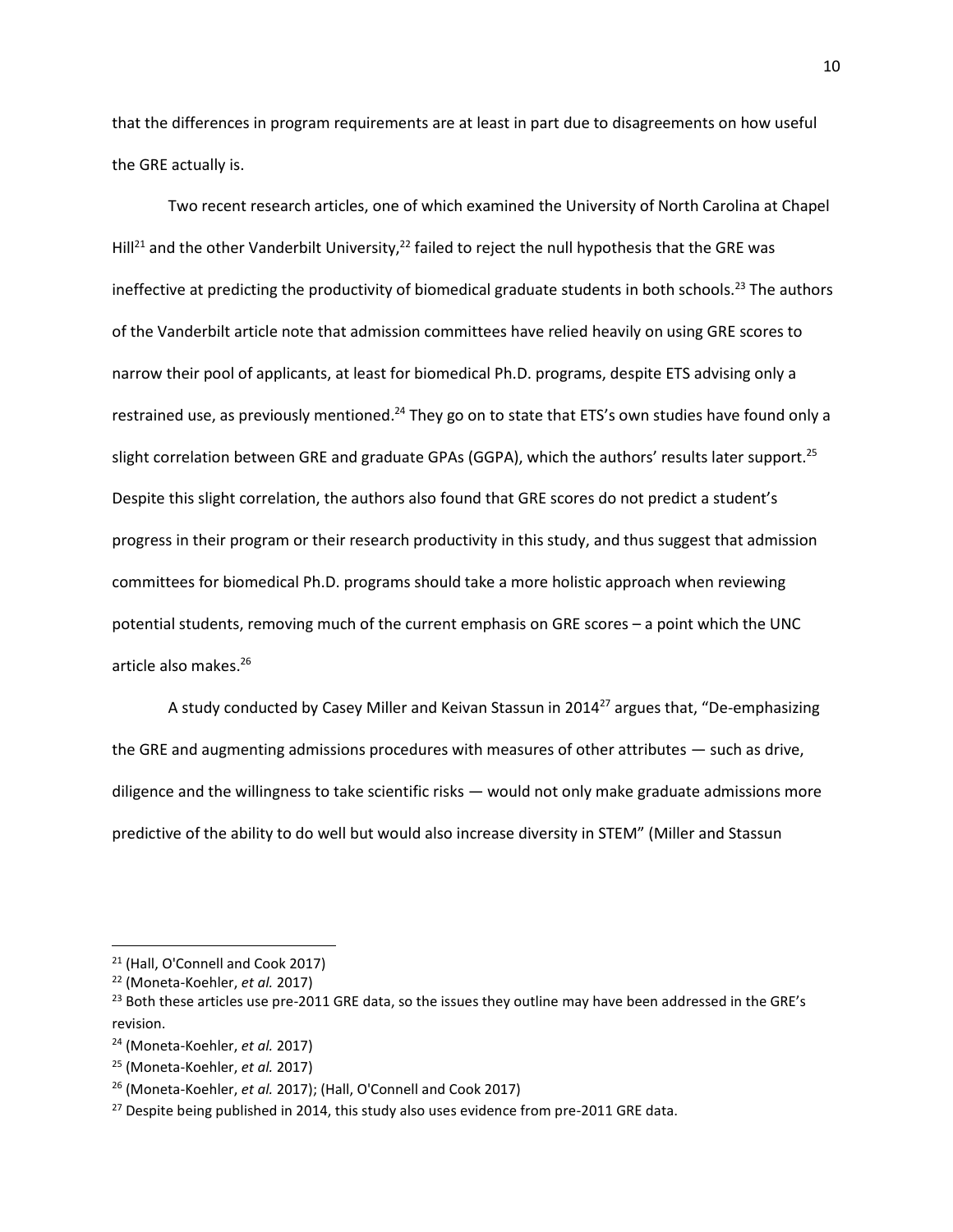2014).<sup>28</sup> The authors support this claim by showing that the Quantitative section of the GRE correlates with gender and ethnicity in a way that puts women and minorities at disadvantages for admission to graduate schools, especially in STEM programs. Specifically, and among other examples available throughout the article, Miller and Stassun use data from ETS to show that, "women score 80 points lower on average in the physical sciences than do men, and African Americans score 200 points below white people" (Miller and Stassun 2014).

Conversely, a 2013 thesis<sup>29</sup> by a University of Nebraska-Lincoln (UNL) student found that the GRE was a useful predictor for determining the GGPAs of engineering students.<sup>30</sup> Additionally, a report published in June 2018<sup>31</sup> found that the GRE was a strong indicator of success for law students.<sup>32</sup> However these studies, like the Vanderbilt and UNC articles, are still program specific; their results can therefore not be generalized to students in other graduate programs. While the studies that provided details of their samples had an adequate number of observations,<sup>33</sup> an analysis of all graduate students regardless of program with post-2011 GRE scores and a GGPA above 0 (indicating they have completed at least one course in a graduate program), such as the one provided in this study, might offer a more holistic approach, leading to a better understanding of the GRE's relationship to all students' future successes. The research question for this study is: How well does each GRE percentile score predict the GPA of graduate students in STEM programs versus those in non-STEM programs? GGPA is an

<sup>&</sup>lt;sup>28</sup> Unfortunately for the reader, Miller and Stassun do not include how to measure drive, diligence, or the willingness to take scientific risks. None of these attributes would be particularly easy to measure with the documents typically included in a basic admission application. Perhaps interviewing applicants as a requirement of admission to a program would provide at least an opportunity to ask questions that might incite examples of these attributes, but the logistics of doing this might not be feasible for some applicants or programs.

<sup>&</sup>lt;sup>29</sup> This thesis used pre-2011 GRE data for analysis.

<sup>30</sup> (Wang 2013)

 $31$  This study used data from the current iteration of the GRE General Test as well as data from the previous iteration.

<sup>32</sup> (Klieger, et al. 2018)

<sup>&</sup>lt;sup>33</sup> The Vanderbilt article examined 683 biomedical students over a 9 year period, The UNC article examined 280 biomedical students over a 3 year period, the UNL article examined 1,083 engineering students over an 11 year period, and the Klieger, *et al.* article examined 1,587 law students over 1 academic year before the 2011 revision and one academic year after the revision.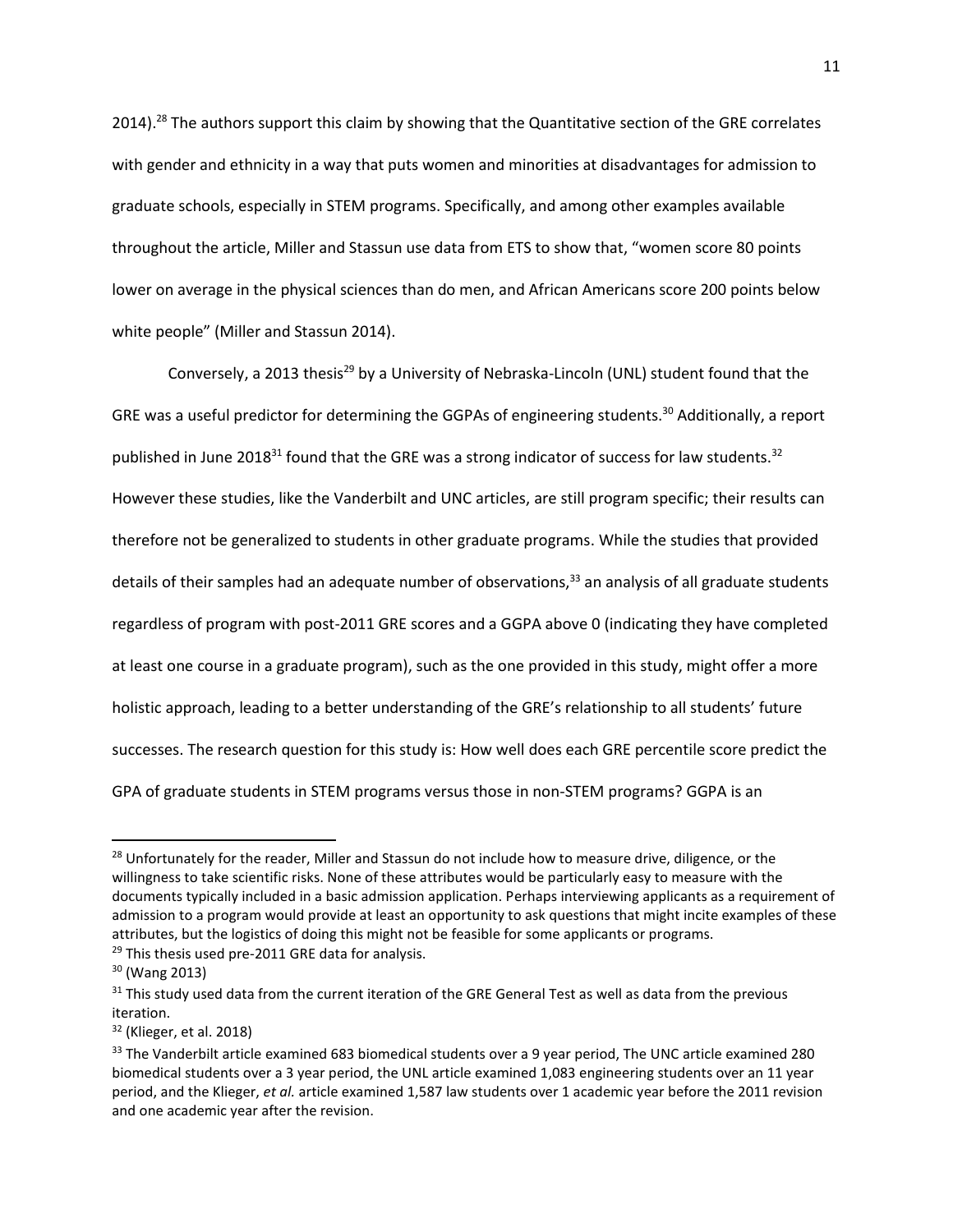intermediate measure of success often used in literature, much like medical measures can be used to evaluate treatments before the time required for long-term health improvement.

#### **Data Collection & Preparation**

For this study, I obtained information about hundreds of students across the University of Kentucky. The original dataset was created by UK's Institutional Research and Advanced Analytics (IRAA) team as a compilation of information pulled from electronic student records. The dataset is used by the Graduate School's Office of Finance, Funding, & Analytics to supplement other materials included in applications for competitive fellowships. The dataset updates once a day to include new students or remove old ones, and is easily downloadable for those with the permissions to do so.

Regarding ethical issues associated with the information included in the dataset – to protect the Family Educational Rights and Privacy Act (FERPA) rights of students, and to avoid any conflicts with or misrepresentation of the Graduate School's interests, the majority of information from the dataset (including all identifying characteristics) was deleted immediately following its download by the Associate Dean of the Office of Finance, Funding, & Analytics in the UK Graduate School. The remaining categories of student information (GPA, post-2011 GRE percentile scores,<sup>34</sup> primary major, admission category group, application status description, degree program type, progression classification during term, primary degree<sup>35</sup>) were then copied into a new file, and the initial download file was destroyed. This file was placed on a password protected flash drive and transferred from the Associate Dean to the author. Next, admission category group, application status description, degree program type, progression classification during term, and primary degree were used to filter out all students that were

<sup>&</sup>lt;sup>34</sup> As previously mentioned, ETS's revision of the GRE in 2011 to make it more adaptive was a significant change. Because of this, students included in the dataset with only GRE scores prior to the 2011 update were not included in the final data used for analysis in this study; however, if a student had scores prior to the 2011 update and scores after the update in the original dataset, they might still be included using only the newer scores, depending on the other criteria used to determine inclusion.

<sup>35</sup> A description of each of these categories can be found in **Appendix A.**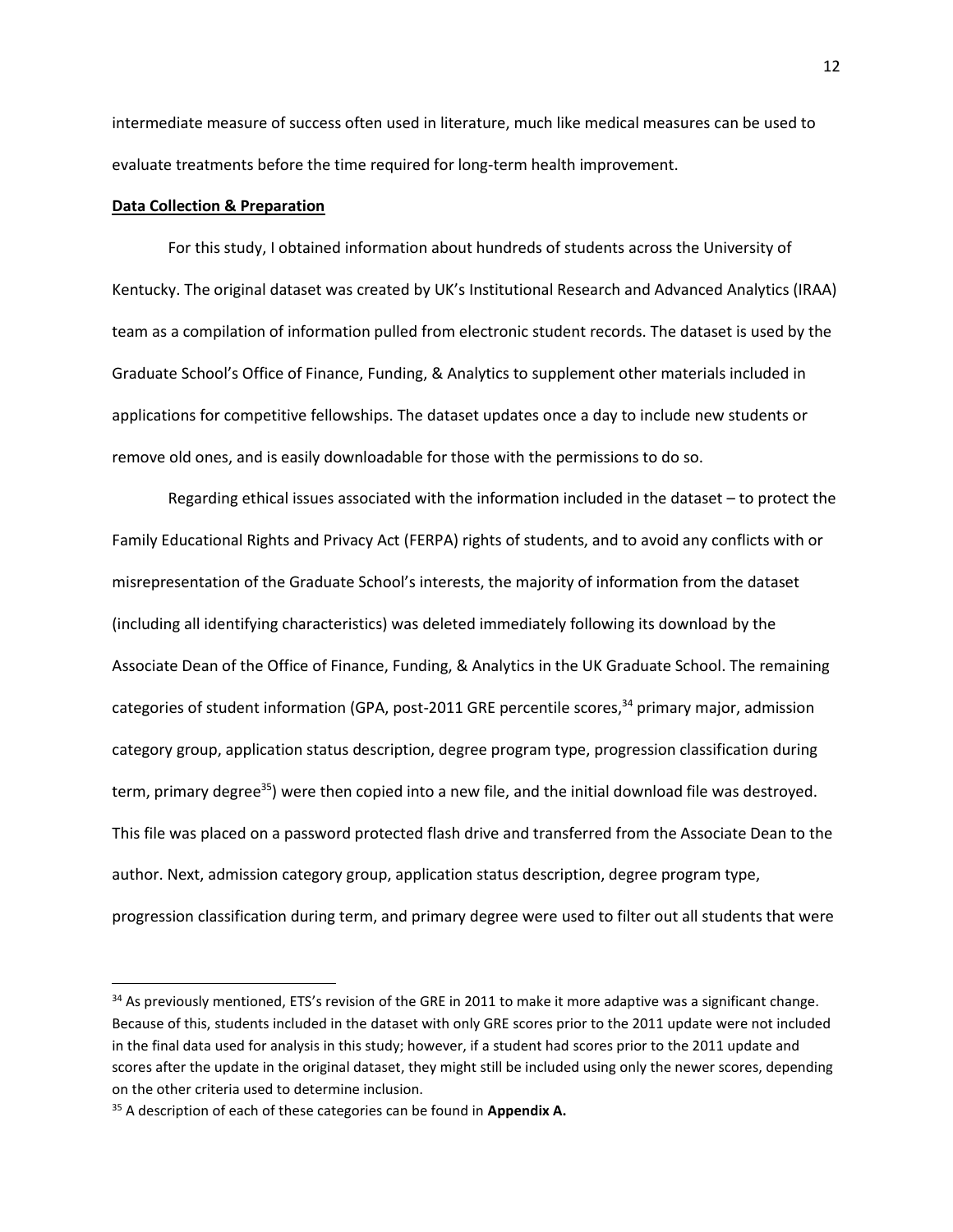not in a graduate level degree seeking program. These students were deleted from the data file, as were the categories themselves. The primary major for each student was then replaced with a dummy variable to indicate the student is enrolled in either a non-STEM or STEM program. <sup>36</sup> Once this was completed, the data were again copied into a new file and the previous file destroyed for extra precaution. Students with a GGPA of 0 (indicating they have not yet earned any credits from courses) were then removed from the data, as were those that did not have a post 2011 GRE percentile for each of the three sections of the test, as ETS does allow test takers to take other versions of the GRE that do not include all sections. The final dataset included only five variables across 2,349 observed students: GGPA, post 2011 GRE percentiles (three total, one variable each for Quantitative Reasoning, Verbal Reasoning, and Analytical Writing), and STEM or non-STEM program.

The University of Kentucky's Office of Research Integrity reviewed a protocol application (Institutional Review Board (IRB) Number 48957) for this study prior to the download of the dataset and determined that no IRB approval was required as the study would not pose a threat to the privacy of human subjects. The IRB approved an exemption certification on March 29, 2019.

#### **Research Question**

 $\overline{\phantom{a}}$ 

The purpose of this quantitative study is to provide an answer to the following, previously mentioned research question: how well does each GRE percentile score predict the GPA of graduate students in STEM programs versus those in non-STEM programs? GGPA is used as an intermediate measurement of success for this analysis, as is common practice. Additionally, the type of program a student is enrolled in (STEM or non-STEM, as defined by the Department of Homeland Security) is included to evaluate whether any one section of the GRE is more predictive than the others for STEM

<sup>&</sup>lt;sup>36</sup> STEM programs were identified by comparing the Kentucky Council on Postsecondary Education's (CPE) academic program inventory for UK (filtered by degree type to only include graduate programs) with the Department of Homeland Security's (DHS) 2012 revised list of STEM-designated degree programs. Programs were matched using Classification of Instructional Programs (CIP) codes.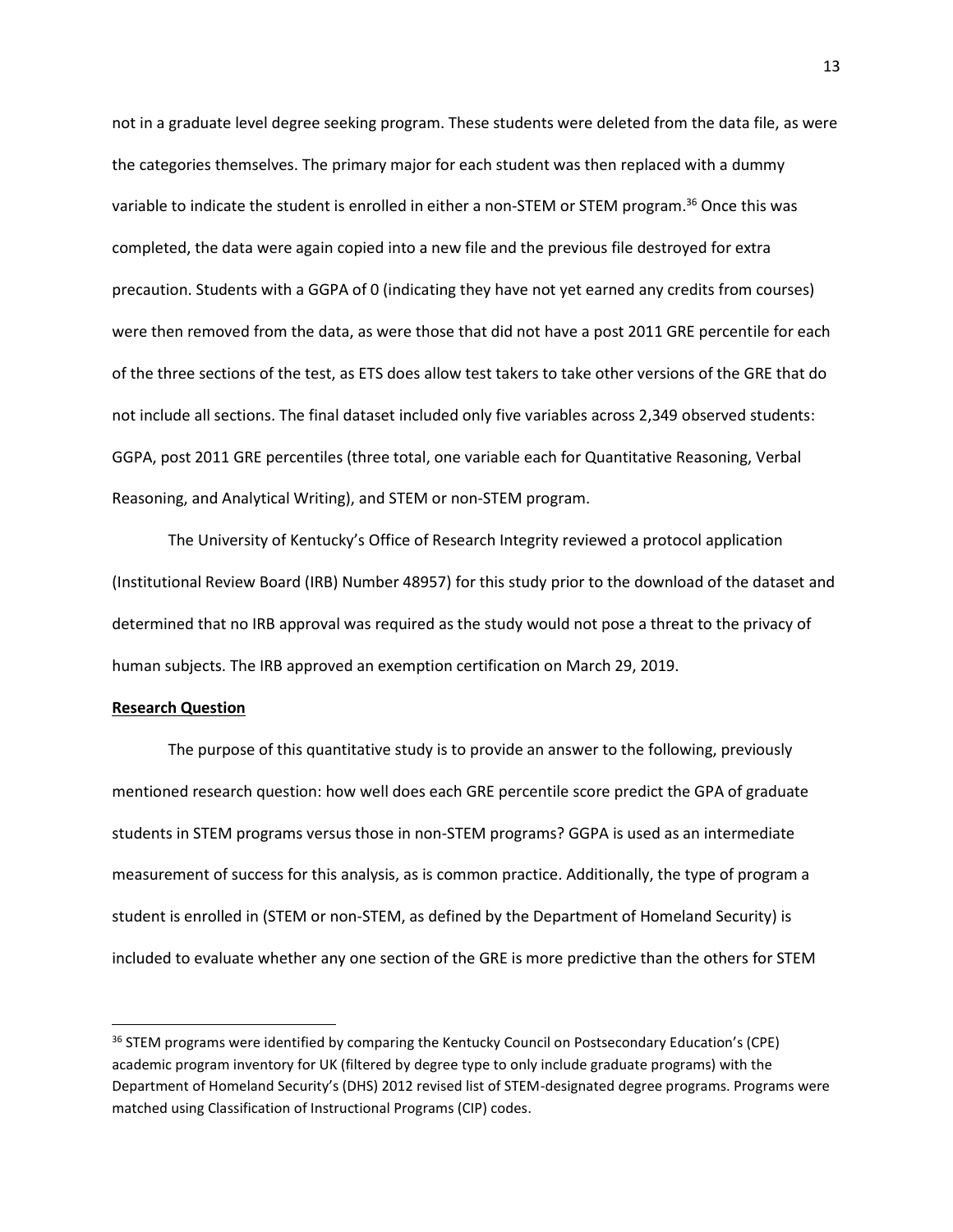versus non-STEM students. This study hypothesizes that each section of the GRE General Test predicts the GGPA of a student, further, it hypothesizes that these predictabilities vary by GRE section for STEM and non-STEM students. The hypothesis is that the GRE Quantitative Reasoning section better predicts the GGPA of STEM students, while the Verbal Reasoning and Analytical Writing sections better predict the GGPAs of non-STEM students.

## **Methodology and Summary Statistics**

As most of the potential controlling variables for this dataset are excluded to protect the rights of students and the interests of the UK Graduate School, the linear regression equation used to perform this analysis contains few variables:

$$
Y_s = \alpha + \beta_1 \text{GRE}_Q_s + \beta_2 \text{GRE}_V_s + \beta_3 \text{GRE}_A_s + \varepsilon_s
$$

Where Y is the grade point average of student s,  $\alpha$  is a constant value, GRE\_Q is the first explanatory variable (Quantitative Reasoning GRE percentile), GRE\_V is the second explanatory variable (Verbal Reasoning GRE percentile), GRE A is the third explanatory variable (Analytical Writing GRE percentile), and  $\varepsilon$  is a residual error term. This equation is used twice, once for students that have a (binary) dummy variable of 1 for STEM (indicating they are enrolled in a STEM program), and once for students that have a dummy variable of 0 for STEM (indicating they are enrolled in a non-STEM program). Given that the dependent variable (GGPA) is a value between 0 and 4, GRE percentiles are scaled from 0 to 1 (as opposed to 0 to 100) to make results easier to interpret. Additionally, even though GGPA is scaled from 0 to 4, **Appendix B** shows that only 5% of the observed students have GGPAs below 3.1, and more than one third have a 4.0 GGPA. This means the effective range for GGPAs is about 0.9 or less, thus even though the coefficients throughout the results of the linear regressions in the Analysis & Findings section seem small, their effects are not trivial.

**Table 1** contains summary statistics of the GGPAs and GRE percentile scores analyzed, while **Table 2** contains the distribution of Non-STEM and STEM students across the 2,349 observed students.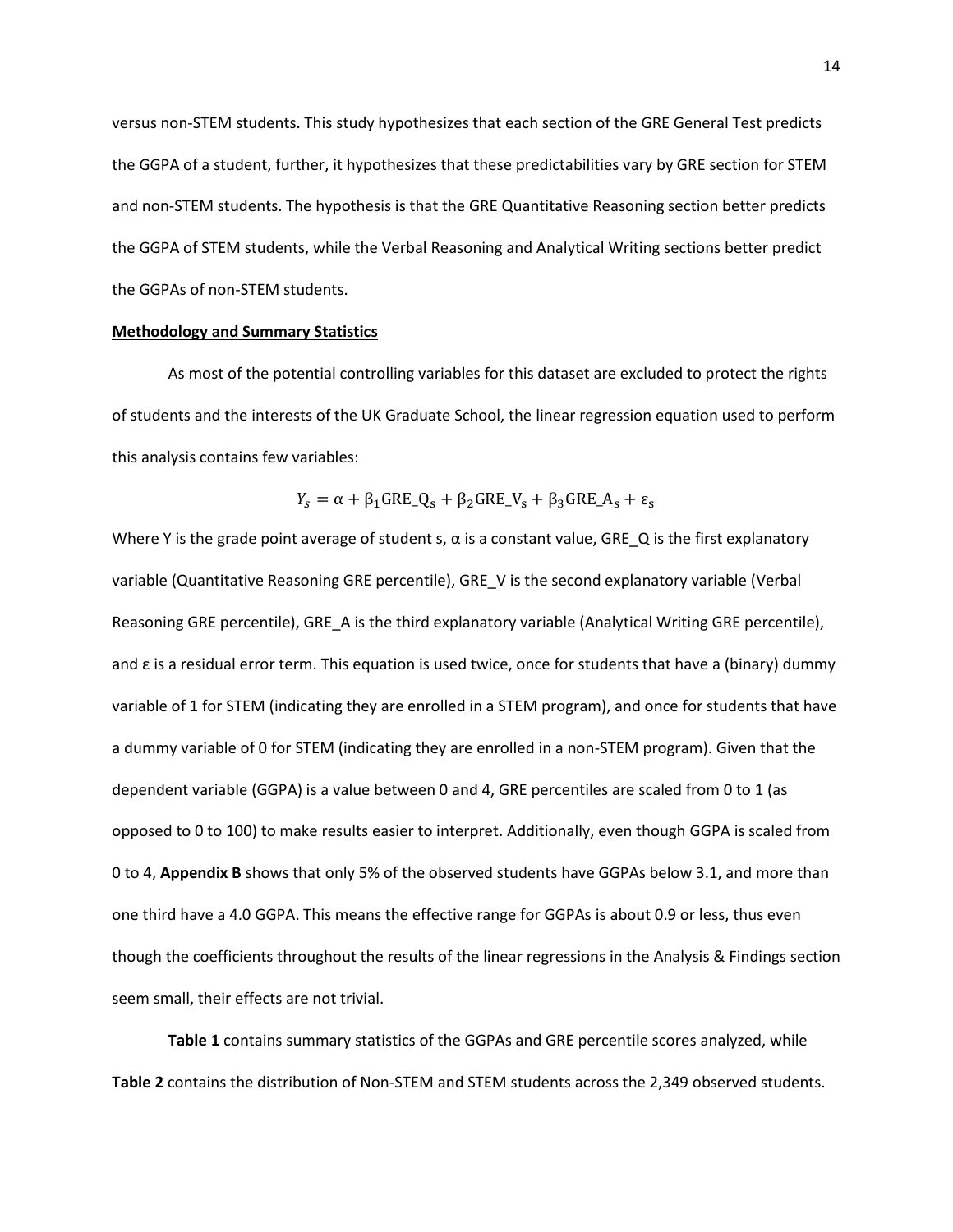**Appendix C** contains summary statistics for STEM versus non-STEM students. **Appendix D** contains a Pearson's correlation of all five variables. All variables are correlated and statistically significant with the exception of the Quantitative and Analytical Writing sections of the GRE. Being in a STEM program is negatively correlated with GGPA and both the Verbal and Analytical Writing sections of the GRE are highly positively correlated with the Quantitative section of the GRE.

| <b>VARIABLE</b>                     | <b>OBS</b> | <b>MEAN</b> | STD. DEV. | <b>MIN</b> | <b>MAX</b> |
|-------------------------------------|------------|-------------|-----------|------------|------------|
| <b>GRADUATE GPA (4 POINT SCALE)</b> | 2,349      | 3.74        | 0.33      | 1.25       | 4.0        |
| <b>GRE VERBAL REASONING</b>         | 2,349      | 0.59(59%)   | 0.25      | 0.01(1%)   | 0.99(99%)  |
| <b>GRE QUANTITATIVE REASONING</b>   | 2,349      | 0.50(50%)   | 0.26      | 0.01(1%)   | 0.99(99%)  |
| <b>GRE ANALYTICAL WRITING</b>       | 2,349      | 0.52(52%)   | 0.27      | 0.01(1%)   | 0.99(99%)  |

**Table 1: Summary Statistics**

## **Table 2: STEM Distribution**

|                           | FREQ. | <b>PERCENT</b> |
|---------------------------|-------|----------------|
| <b>NON-STEM (0)</b>       | 1,369 | 58.28          |
| <b>STEM (1)</b>           | 980   | 41.72          |
| <b>TOTAL OBSERVATIONS</b> | 2,349 |                |

**Appendices E, F,** and **G** contain graphs of the estimated density distribution of each section of the GRE. Verbal Reasoning percentile scores are distributed in a near normal manner, but with a large plateau from about the 50<sup>th</sup> to 90<sup>th</sup> percentiles. Quantitative Reasoning percentile scores are also distributed in a near normal manner, albeit with less kurtosis than a normal distribution of density. Analytical Writing percentile scores are distributed in a mountainous manner. This is likely because the Analytical Writing section of the GRE General Test is scored on a different scale than the other two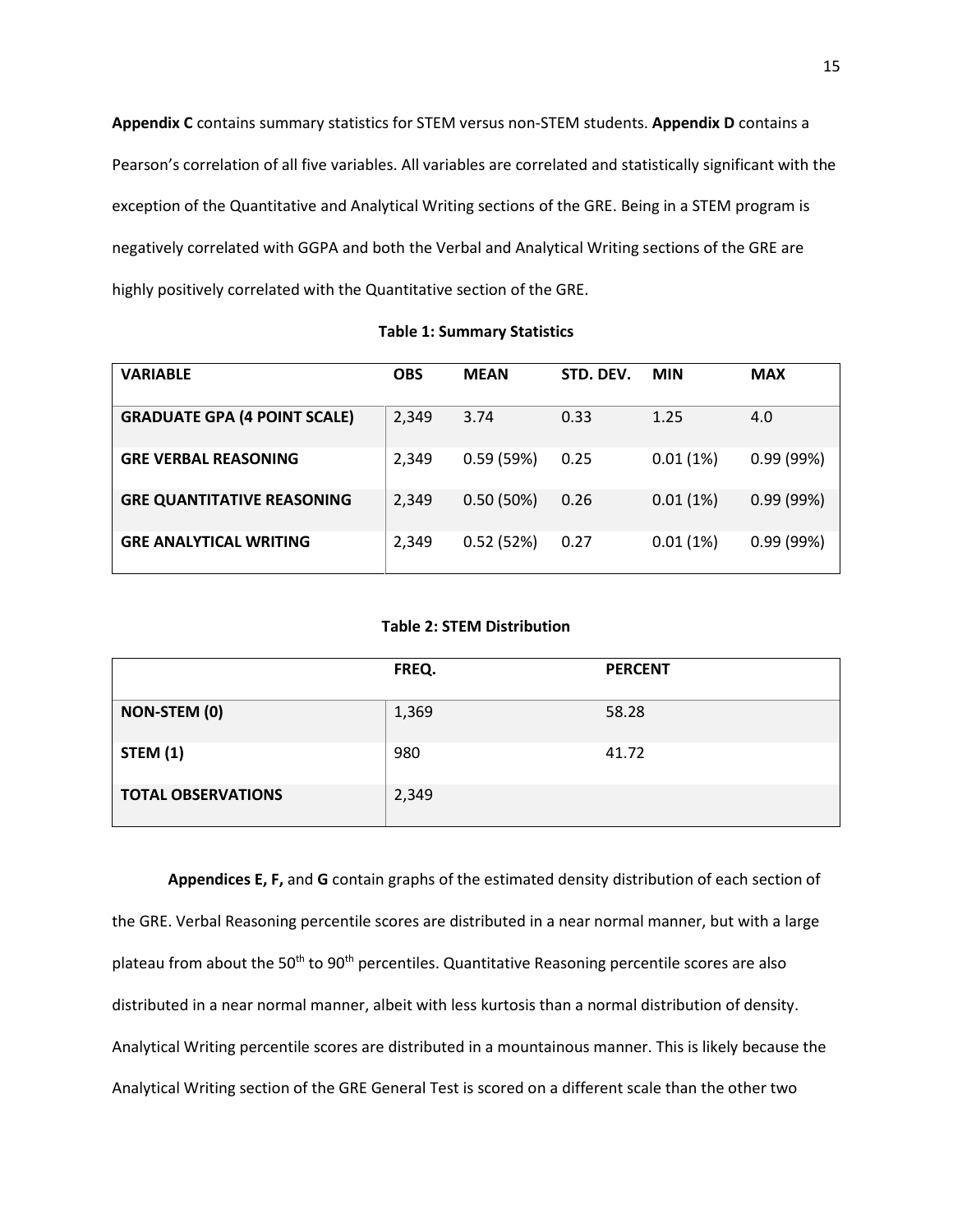sections. It is scored from 0 to 6 in half point increments. This small range means that while the possible range of percentile scores remain the same for Analytical Writing as the other two sections (essentially 1 through 99), there are fewer percentiles within that range that are actually possible to achieve, which effects the distribution of those percentiles.

## **Analysis & Findings**

Interpreting the initial results provided by the Pearson's correlation presented in **Appendix D**, a graduate student in a STEM program is associated with a lower GGPA. Potential explanations of this include that STEM programs might be more difficult than non-STEM programs, that non-STEM students are graded less harshly than STEM students, or that the metrics of grading often used in STEM programs are more objective than those used in non-STEM programs, making it difficult for faculty members in STEM programs to execute discretion while grading. Different observations may draw different conclusions on this finding, and future research may prove interesting to faculty members and students alike, but this finding is beyond the scope of this study.

When tested by themselves with a linear regression, each section of the GRE is found to predict a higher GGPA for a given student with statistical significance when using a linear regression. **Appendix H** combines the coefficients for each GRE section when regressed alone using GGPAs as the dependent variable for both STEM and non-STEM students. However, an accurate test requires the utilization of the equation provided in the Methodology and Summary Statistics section of this study.

Using this equation, when a linear regression is performed without including the STEM variable the results shown in **Table 3** appear. This test shows a significant, positive relationship between the Verbal and Analytical Writing sections of the GRE with GGPAs, but no statistically significant relationship between the Quantitative section of the GRE and GGPAs. Specifically, the entire range of Verbal Reasoning scores are associated with a 0.15 increase in GGPA (p-value < 0.001). Meanwhile, the entire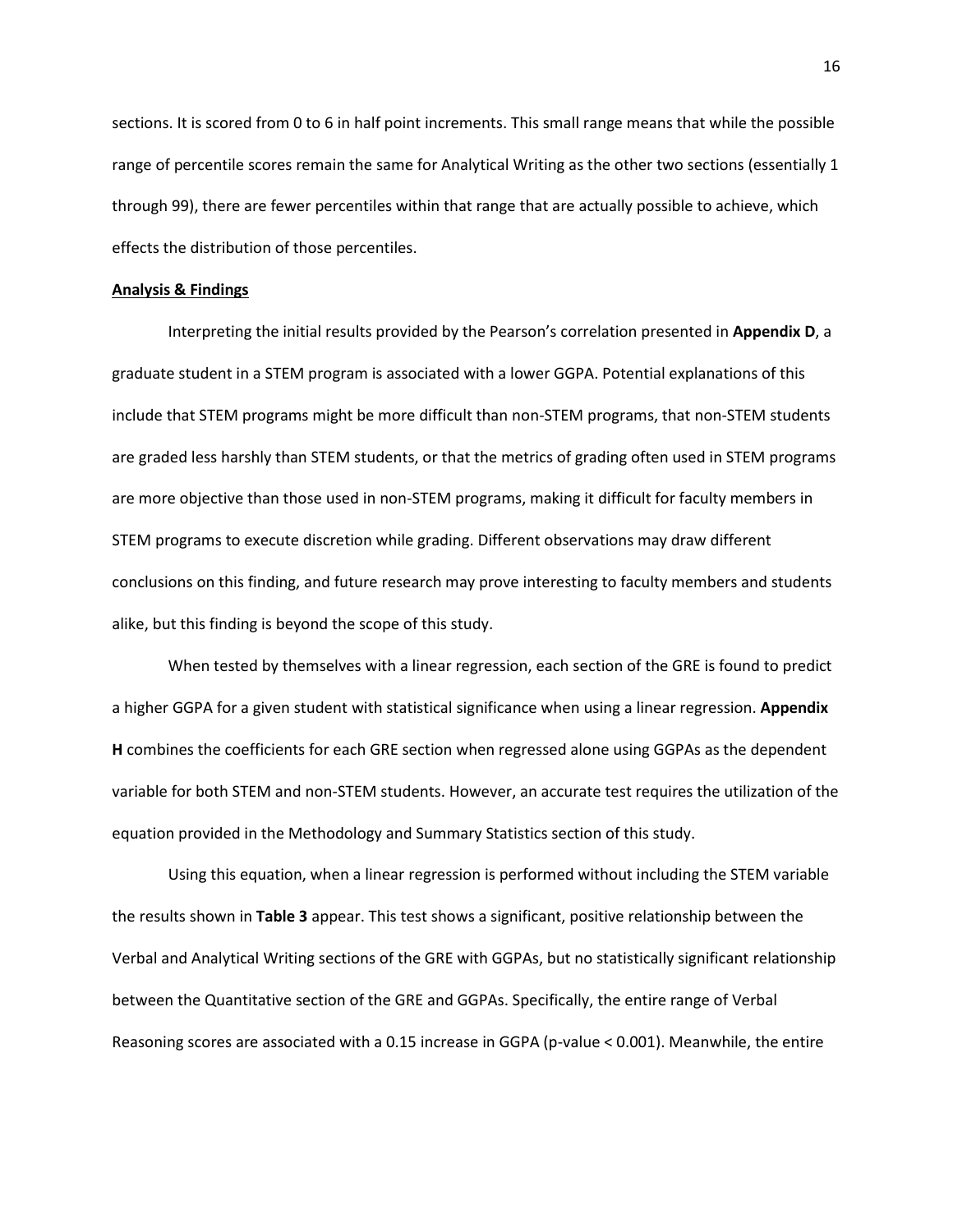range of Analytical Writing scores are associated with a 0.13 increase in that student's GGPA (p-value < 0.001).

| <b>GRADUATE GPA</b>           | <b>COEFFICIENT</b> | <b>ROBUST STD. ERROR</b> | <b>T-STATISTIC</b> | <b>P-VALUE</b> |
|-------------------------------|--------------------|--------------------------|--------------------|----------------|
| <b>GRE VERBAL PERCENTILE</b>  | 0.15               | 0.03                     | 4.22               | $< 0.001$ ***  |
| <b>GRE QUANTITATIVE</b>       | 0.02               | 0.03                     | 0.76               | 0.446          |
| <b>PERCENTILE</b>             |                    |                          |                    |                |
| <b>GRE ANALYTICAL WRITING</b> | 0.13               | 0.03                     | 4.18               | $< 0.001$ ***  |
| <b>PERCENTILE</b>             |                    |                          |                    |                |

#### **Table 3: Regression Results without STEM Inclusion**

2,349 Observations; R-Squared = 0.0404 \*\*\* indicates statistically significant at p < 0.001

Still, these results don't answer the research question this study asks. To do this, two regressions must be completed using the same equation used above, where one includes only students in STEM programs and the other includes only students in non-STEM programs. Comparing the coefficients these regressions generate will test the hypotheses made in the Research Question section of this paper concerning differences in the predictability of different sections of the GRE General Test for non-STEM and STEM students. **Table 4** presents the results of a regression using only non-STEM students, while **Table 5** includes the results of a regression using only STEM students. Analyzing the outputs of these two tests, all three sections of the GRE General Test are able to predict the success of non-STEM students with statistical significance, and all but the Analytical Writing section are able to predict the success of STEM students with statistical significance. Specifically, the entire range of Verbal Reasoning scores are associated with a 0.16 increase in GGPA for non-STEM students (p-value = 0.001) and a 0.11 increase in GGPA for STEM students (p-value = 0.030). The entire range of Quantitative Reasoning scores are associated with a 0.08 increase in GGPA for non-STEM students (p-value = 0.038) and a 0.12 increase in GGPA for STEM students (p-value = 0.011). The entire range of Analytical Writing scores are associated with a 0.14 increase in GGPA for non-STEM students (p-value = 0.001). Since the Analytical Writing section of the GRE General Test has no statistical significance for STEM students at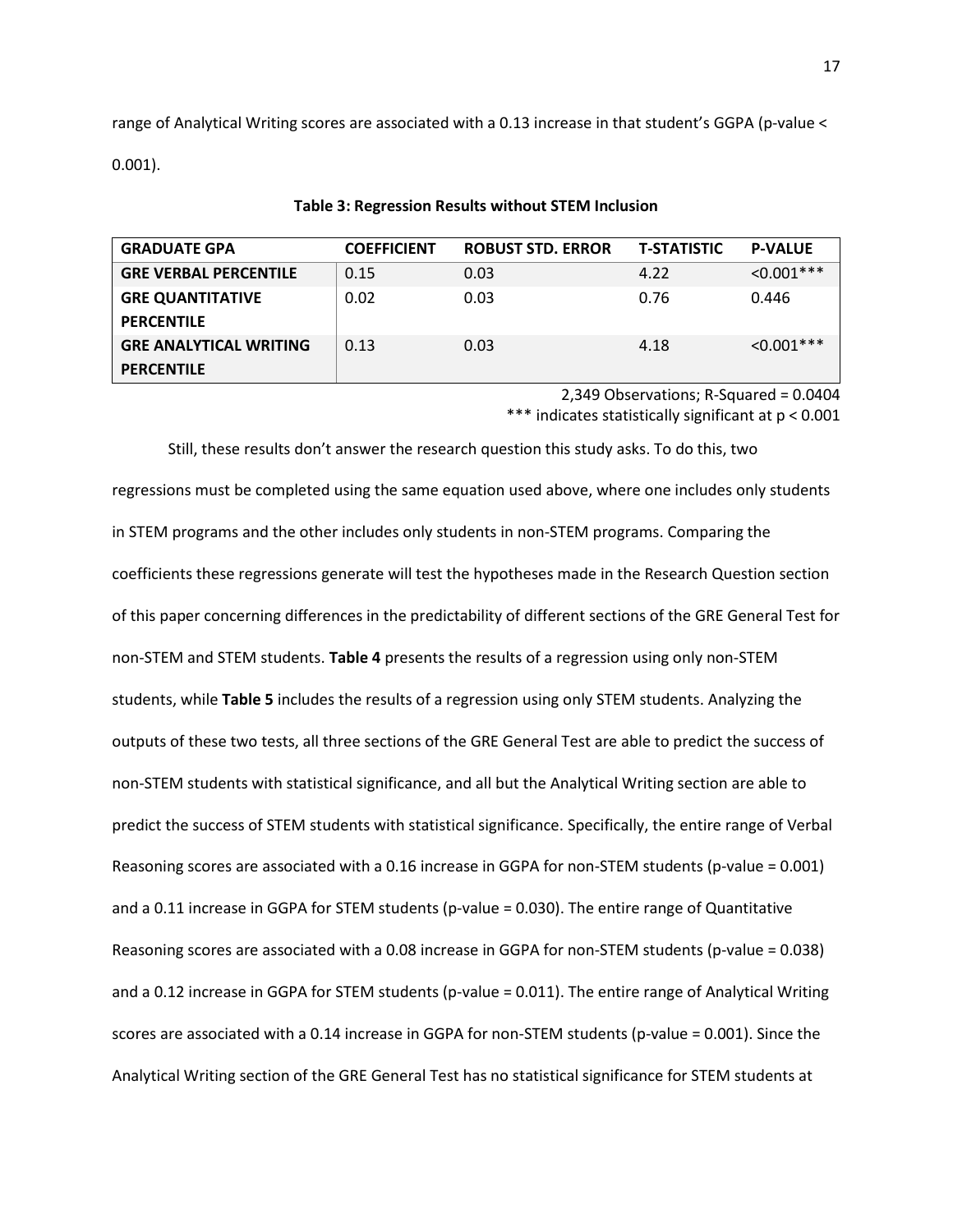UK, the null hypothesis that this section does not predict the success of STEM students is not rejected. However, all other results are statistically significant, thus we can reject the null hypotheses for these results and conclude that all sections of the GRE General Test are predictors of success for non-STEM students at UK, and that the Verbal and Quantitative Reasoning sections of the GRE General Test are predictors of success for STEM students at UK. Further, the predicted effect the Verbal Reasoning section has on GGPA is higher for non-STEM students than it is STEM students, and the predicted effect of the Quantitative Reasoning section is higher for STEM students than it is non-STEM students. While it is a predictor of success for both types of students, the Verbal Reasoning section is a better predictor of success for non-STEM students while the opposite is true for the Quantitative Reasoning section. The predictability of the Analytical Writing section also varied in the way expected despite only having a statistically significant effect for non-STEM students.

## **Table 4: Regression, Non-STEM students**

| <b>GRADUATE GPA (NON-STEM)</b> | <b>COEFFICIENT</b> | <b>ROBUST STD. ERROR</b> | <b>T-STATISTIC</b> | <b>P-VALUE</b> |
|--------------------------------|--------------------|--------------------------|--------------------|----------------|
| <b>GRE VERBAL PERCENTILE</b>   | 0.16               | 0.05                     | 3.44               | $0.001**$      |
| <b>GRE QUANTITATIVE</b>        | 0.08               | 0.04                     | 2.08               | $0.038*$       |
| <b>PERCENTILE</b>              |                    |                          |                    |                |
| <b>GRE ANALYTICAL WRITING</b>  | 0.14               | 0.04                     | 3.33               | $0.001**$      |
| <b>PERCENTILE</b>              |                    |                          |                    |                |

1,369 Observations; R-Squared = 0.0553

\*\* indicates statistically significant at p < 0.01, \* indicates statistically significant at p < 0.05

#### **Table 5: Regression, STEM students**

| <b>GRADUATE GPA (STEM)</b>    | <b>COEFFICIENT</b> | <b>ROBUST STD. ERROR</b> | <b>T-STATISTIC</b> | <b>P-VALUE</b> |
|-------------------------------|--------------------|--------------------------|--------------------|----------------|
| <b>GRE VERBAL PERCENTILE</b>  | 0.11               | 0.05                     | 2.17               | $0.030*$       |
| <b>GRE QUANTITATIVE</b>       | 0.12               | 0.05                     | 2.55               | $0.011*$       |
| <b>PERCENTILE</b>             |                    |                          |                    |                |
| <b>GRE ANALYTICAL WRITING</b> | 0.05               | 0.05                     | 1.06               | 0.291          |
| <b>PERCENTILE</b>             |                    |                          |                    |                |

980 Observations; R-Squared = 0.0231

\* indicates statistically significant at p < 0.05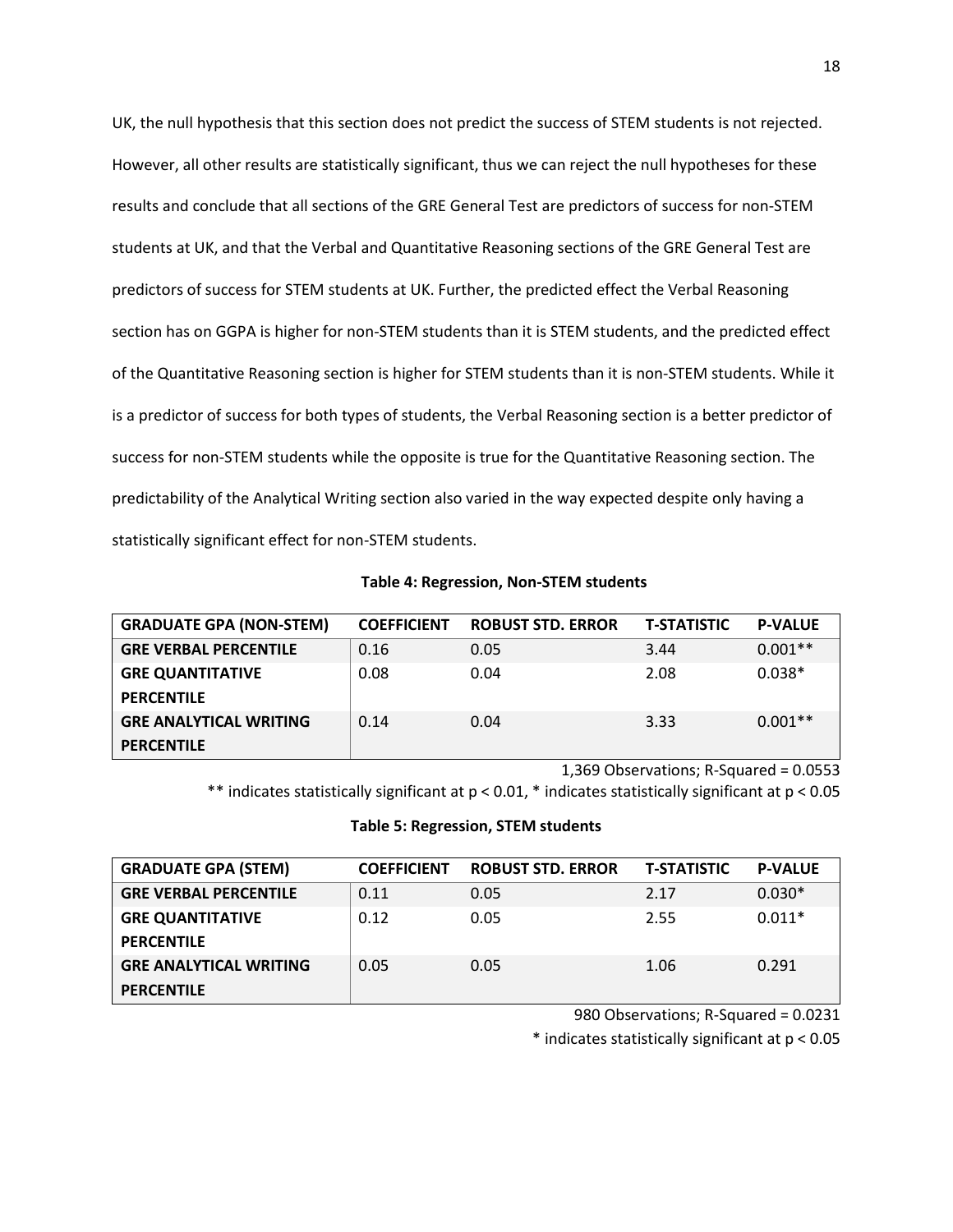#### **Limitations to Methodology**

The primary limitation to this study is that it lacks the inclusion of several controlling variables and factors that are normally present in the studies found in the literature. Due to concerns of student privacy and the possibility of a misconception of the Office of Finance, Funding, & Analytics' intended uses for the study's results, variables such as gender, race, age, ethnicity, and each student's specific program were intentionally excluded, among other potential explanatory variables.<sup>37</sup> Additionally, information used in similar studies as additional measurements of success were not available. For instance, information such as degree completion, number of presentations and publications, and grant and/or fellowship obtainment have been used in a similar study but was unobtainable in this case.<sup>38</sup> Low R-squares for both regressions used for analysis indicate that the model does not capture the variance of the data very well, thus while it can be determined that GRE scores are a predictor of GGPA for students (with the exception of the Analytical Writing section for STEM students), they are not the best predictor. The lack of the above and presence of low R-squares for the tests used in analysis indicate serious concerns of the construct validity of this research design.

Another variable that is often included as an explanatory variable for GGPA is a student's UGPA or GPA from a different graduate degree. The data from which variables included in this analysis were drawn from did include a transfer GPA variable, however many students had nothing in this category. Additionally, each datum for all students that did have something under this category was unreliable, as for some students it represented an UGPA before they transferred to and completed their undergraduate degree at UK before moving on to graduate school, while for others it represented a

l

 $37$  Note, however, that gender, race, age, and ethnicity are demographic categories not used in admissions for wellunderstood reasons.

<sup>38</sup> (Moneta-Koehler, *et al.* 2017)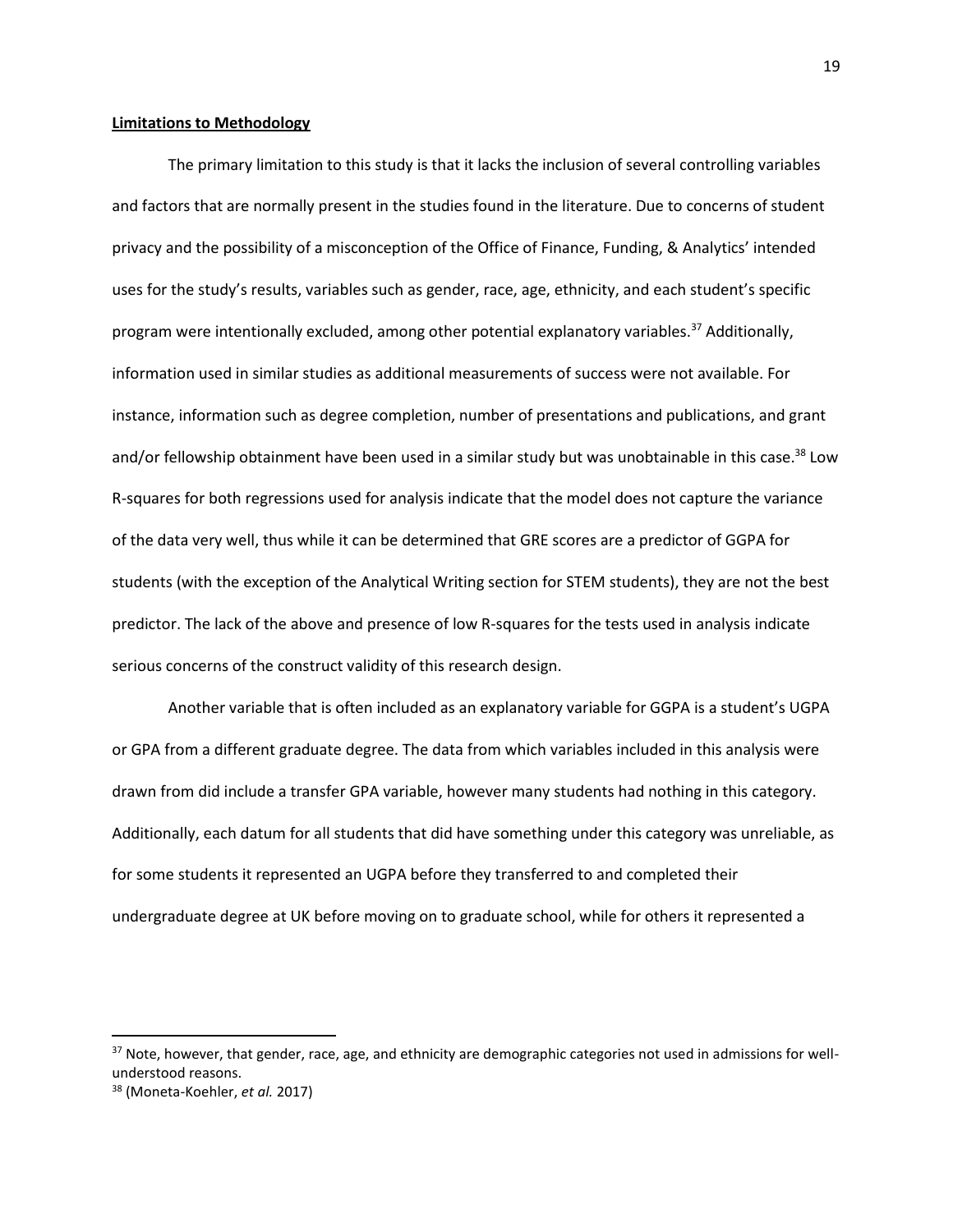GGPA that was transferred to credits in their current program. There was no feasible way to compare these.

The parameters for inclusion in this study's analysis inherently led to a few examples of sample bias during data cleaning, where several areas of the sample were underrepresented for various reasons. Students studying in UK's Doctor of Medicine program were excluded from analysis because they are not graded using GPAs. Programs that do not require GRE scores for admission (whether or not another entrance exam is required) are not explicitly excluded from analysis, as some students in those programs may have taken the post-2011 GRE, but they were still underrepresented in the data. For programs that allow either the GRE or GMAT, students that chose to take only the GMAT were excluded. Students that did not take the post-2011 GRE for a different reason, such as obtaining a waiver, were excluded from the data. Students that have a GGPA listed as 0 in the data were excluded, as this indicates they have not yet completed a course and are unable to be analyzed.<sup>39</sup>

Perhaps the most prominent of sampling biases is that the population for which this study is attempting to measure, graduate students, is spread across the country. UK cannot reasonably be expected to be able to accurately represent such a large and diverse population, especially when not all graduate programs exist at every university. Because of this, the results may not be able to be generalized to other universities, adding concerns of external validity to this study. In contrast, internal validity for this study is quite high, as the sample presumably includes all non-Doctor of Medicine graduate students at UK that have both taken the GRE in recent years and completed a semester of their studies.

<sup>&</sup>lt;sup>39</sup> Generally, this means a student is in their first semester of enrollment or withdrew from any previously enrolled courses.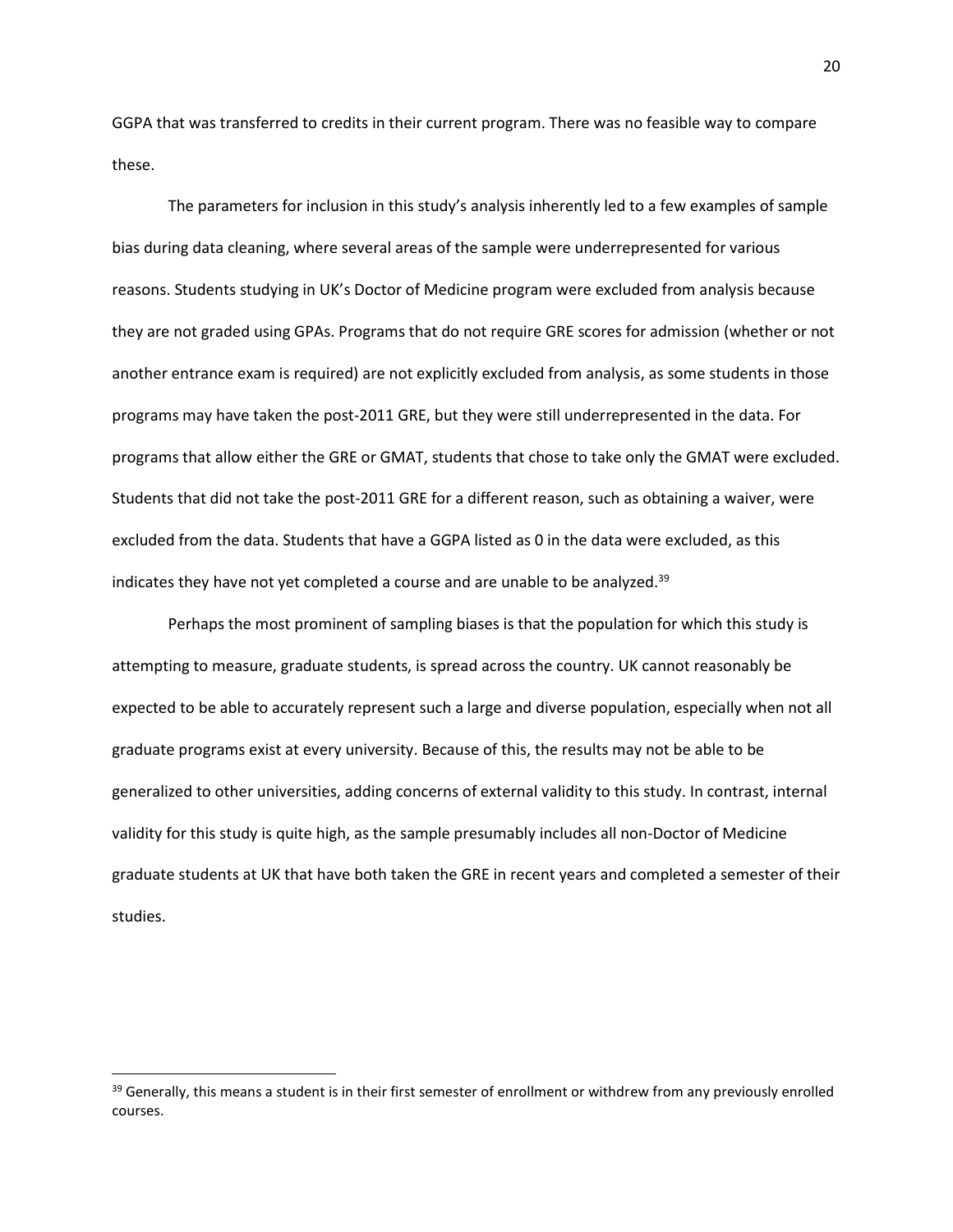#### **Conclusion & Recommendations**

Through the analysis provided in the Analysis & Findings section, all sections of the GRE are good predictors of all UK graduate student's success (with the sole exception of Analytical Writing for STEM students). Further, Verbal Reasoning scores better predict the success of non-STEM students, while Quantitative Reasoning scores better predict the success of STEM students.

If a graduate program at the University of Kentucky has another source which they can use in conjunction with this study to base their decisions on GRE requirements for admission, a few recommendations can be made. First, it is recommended that all graduate programs adopt, if they have not already, some sort of requirement for the GRE.

Some of the literature mentions that GRE scores have the possibility to put minorities and women at a disadvantage for admission to graduate programs. Conversely, some articles, such as a 2018 article on Inside Higher Ed by David Payne,<sup>40</sup> have cited implicit bias as a reason to place more emphasis on GREs, but if they are as good a predictor of race and gender as Miller and Stassun claim, it seems there is no way to win. Some of the literature notes that undergraduate GPAs are an excellent measure of a students' future success in a graduate program, thus it is recommended programs offer waivers to students that meet a certain undergraduate GPA requirement, which could reduce the possibility of placing women and minorities at a disadvantage in regards to the bias the GRE contains. Such waivers would also make programs look more attractive to students that have an aversion to the GRE or standardized testing in general, or that can't afford to pay ETS to take the GRE. Unfortunately, tackling the implicit bias present in admission decision making is beyond the scope of this study.

Another recommendation that can be made is that for the emphasis that is be placed on GREs, programs considered STEM should place their focus on only the Verbal and Quantitative Reasoning scores, while non-STEM programs should put more of their attention toward Verbal Reasoning and

<sup>40</sup> (Payne 2018)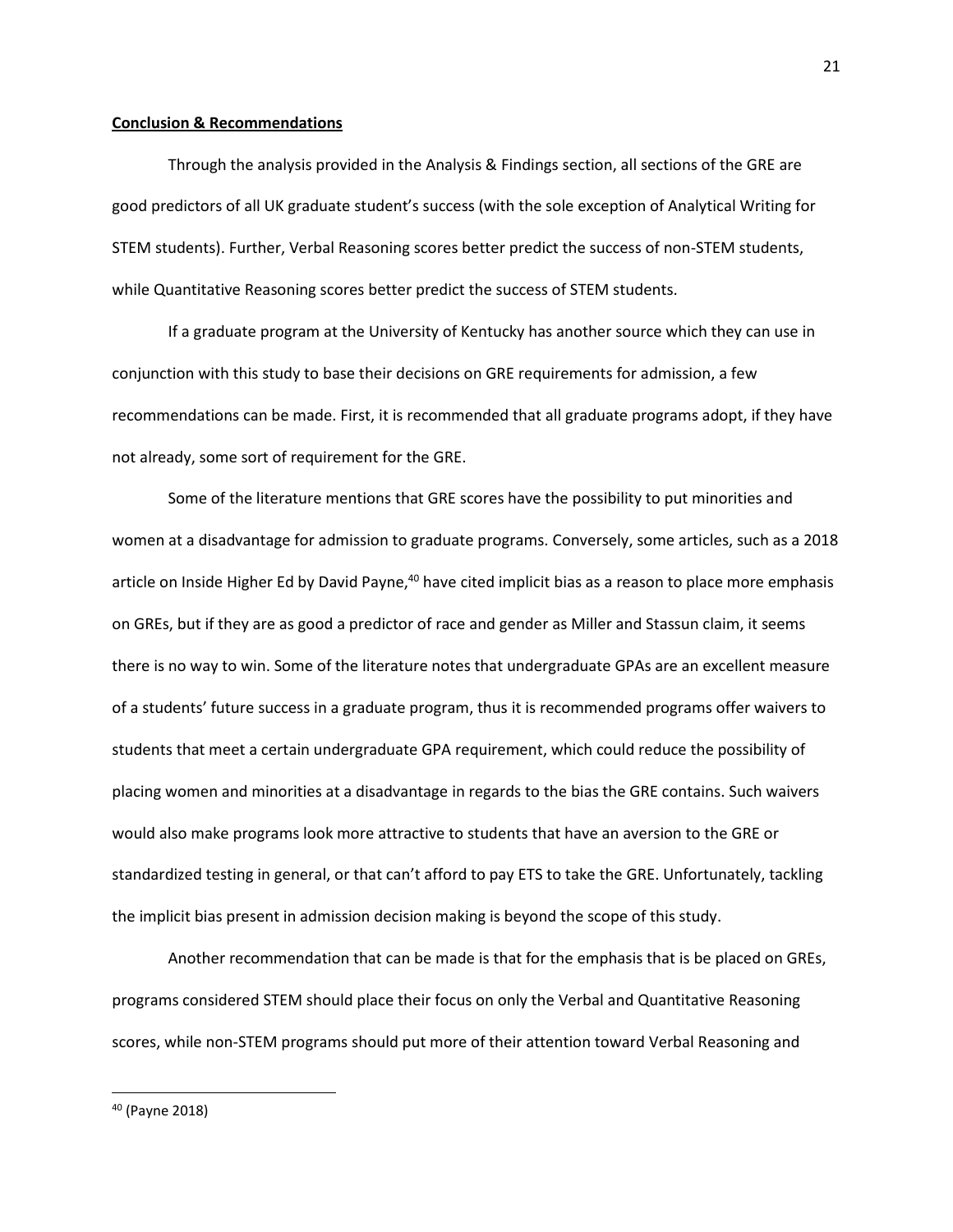Analytical Writing, but not dismissing the Quantitative Reasoning section altogether. Still, no cut-off should be used, but following this method would ensure that program administrators will have a basic grasp of the relevant abilities of a student in relation to the coursework they would be required to complete.

## **Areas for Future Study**

The structure of this study is intended to be used as an example for which future studies may be modeled, thus the first recommendation for future studies is that they include more variables for control and analysis, including more measures of success.

The second recommendation for future studies is that they utilize GRE scores from only the current version of the GRE in their analysis. Without doing so, any study that uses pre 2011 GRE data is already outdated, as its results may not be applicable to the current version of the test. Without this applicability, policy recommendations will be flawed as they will be based on a test that isn't given to the incoming students that programs are making their decisions about.

The third recommendation for future studies is that data from many graduate programs at multiple universities across several geographic and demographic areas with varying other characteristics be obtained for analysis. Without data from multiple sources, it is difficult to support the claim that findings can be generalized to other universities, as some schools may have unique characteristics that set them apart from others. Obtaining data from a wide range of graduate programs across a widerange of universities will help the external validity of any future study.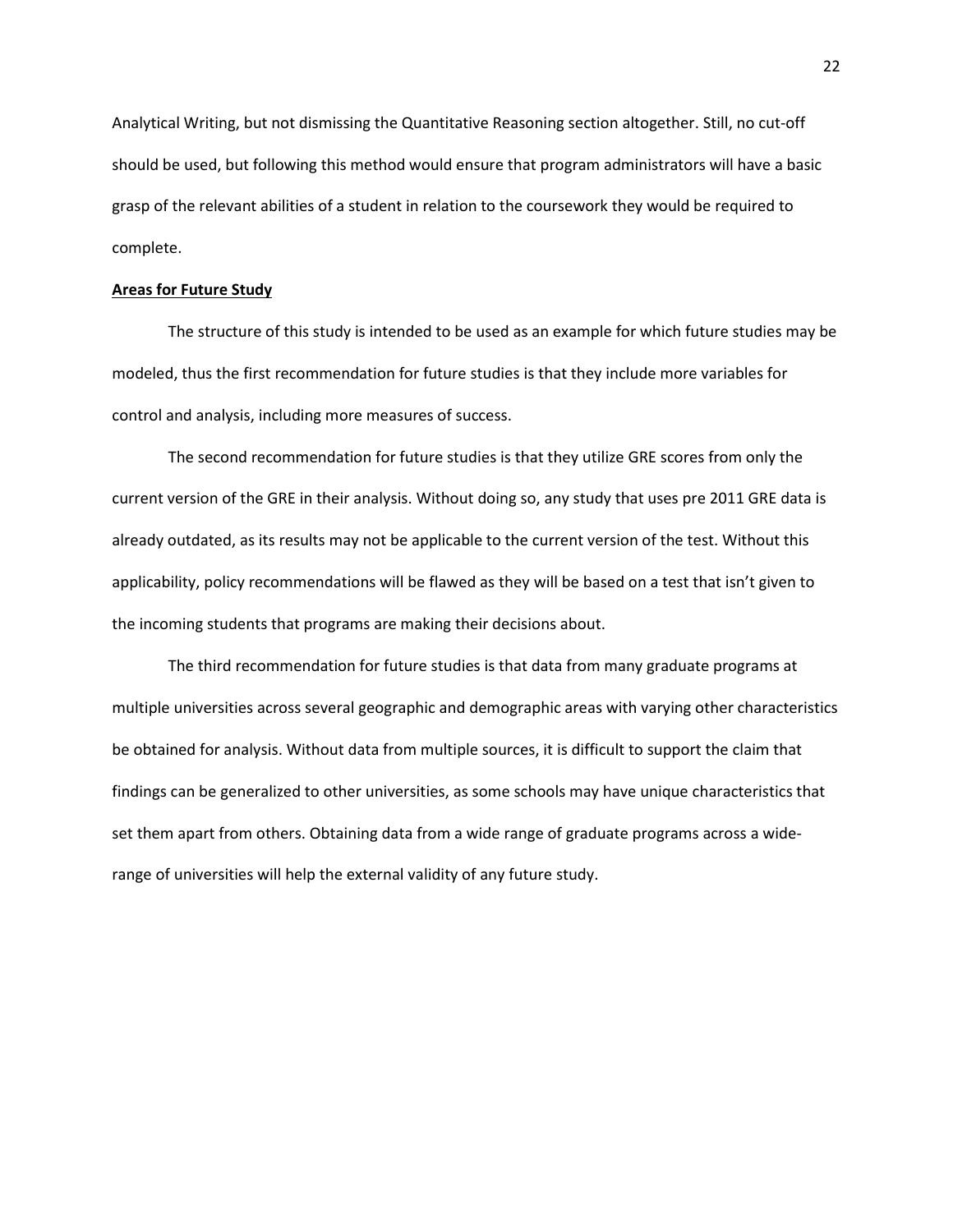# Bibliography

- Bennett, Randy Elliot. 2005. *What Does It Mean to Be a Nonprofit Educational Measurement Organization in the 21st Century?* Publication, Educational Testing Service. https://www.ets.org/research/policy research reports/publications/publication/2005/ cxld.
- Buchy, Jackie. 2017. *Why the GRE test? The History of a Graduate School Entrance Test.* March 9. http://business.gmu.edu/blog/mba/2017/03/09/gre-test-graduate-school-entrancetest/.
- College of Letters, Arts, and Social Sciences. 2011. *Master of Public Administration.* Accessed January 2019. https://programs.eku.edu/academics/graduate/master-publicadministration#\_ga=2.145343540.1689592125.1547760972-648062439.1547760972.

College of Social Work. 2019. *Social Work - Graduate.* Accessed January 2019.

http://www.uky.edu/academics/masters/social/master-social-work-msw.

Department of Homeland Security. 2012. *DHS Announces Expanded List of STEM Degree Programs.* May 11. Accessed February 13, 2019.

https://www.dhs.gov/news/2012/05/11/dhs-announces-expanded-list-stem-degreeprograms.

Educational Testing Service. 2019a. *ETS Home.* Accessed February 2019. https://www.ets.org/.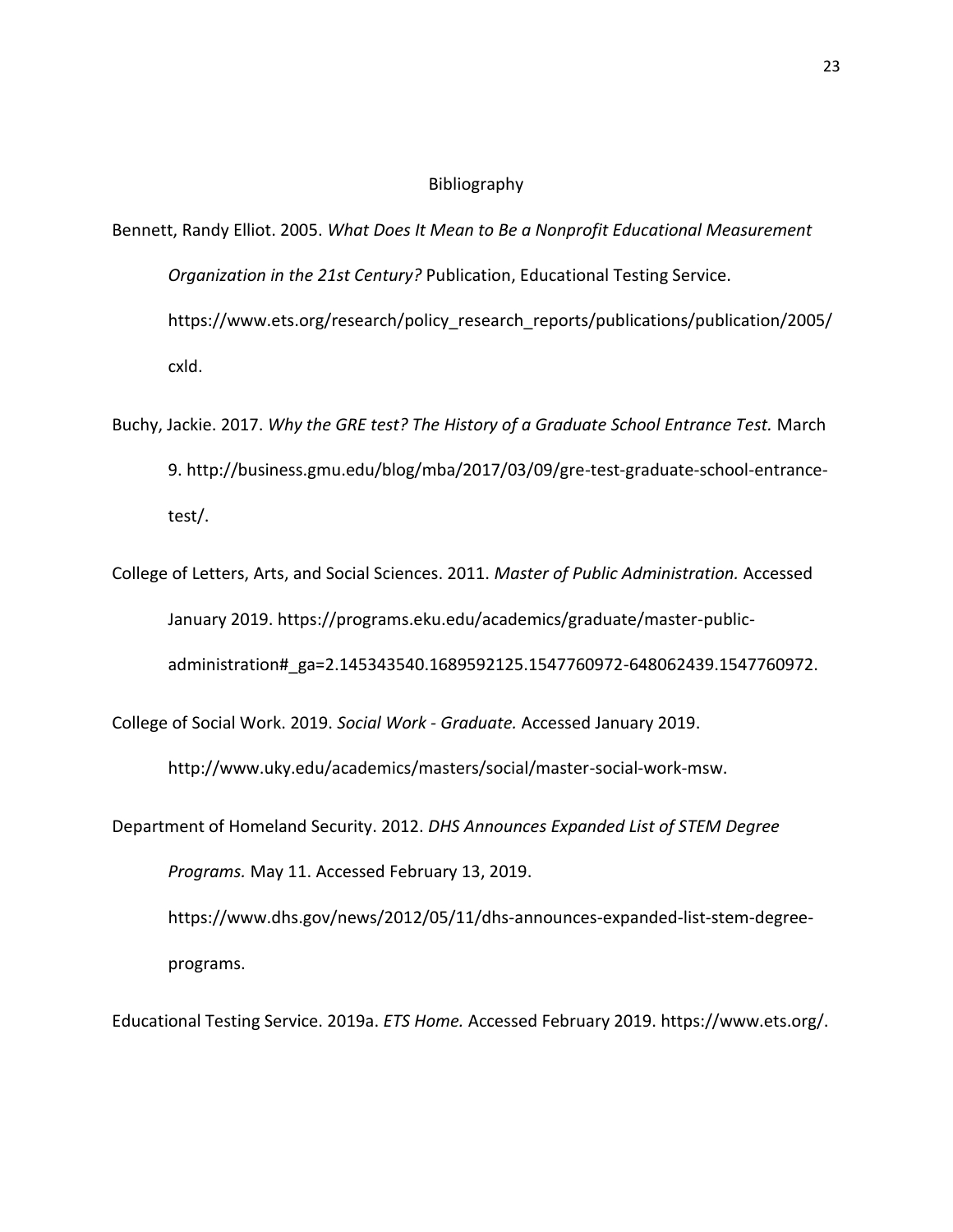—. 2018. *GRE Guidelines for the Use of Scores.* June. Accessed March 2019. https://www.ets.org/gre/institutions/admissions/using\_scores/guidelines.

—. 2019b. *Test Content and Structure.*

https://www.ets.org/gre/revised\_general/about/content/.

Gonzalez, Heather B., and Jeffrey J. Kuenzi. 2012. *Science, Technology, Engineering, and Mathematics (STEM) Education: A Primer.* Congressional Research Service, 1. https://fas.org/sgp/crs/misc/R42642.pdf.

Hall, Joshua D., Anna B. O'Connell, and Jeanette G. Cook. 2017. "Predictors of Student Productivity in Biomedical Graduate School Applications." *PLOS ONE*, January 11. https://doi.org/10.1371/journal.pone.0169121.

Indiana University Bloomington. 2019b. *Admission.* February.

https://bulletins.iu.edu/iu/spea/2017-2018/admission/bloomington.shtml.

—. 2019a. *How to Apply.* February. https://graduate.indiana.edu/admissions/apply.html.

Kentucky Council on Postsecondary Education. 2019. *Kentucky Academic Program Inventory.* 2 13. Accessed 2 13, 2019. https://dataportal.cpe.ky.gov/KYAcademicProgInventory.aspx.

Klieger, David M., Brent Bridgeman, Richard J. Tannenbaum, Frederick A. Cline, and Margarita Olivera‐Aguilar. 2018. "The Validity of GRE® General Test Scores for Predicting Academic Performance at U.S. Law Schools." June 18: 1-28. https://onlinelibrary.wiley.com/doi/full/10.1002/ets2.12213.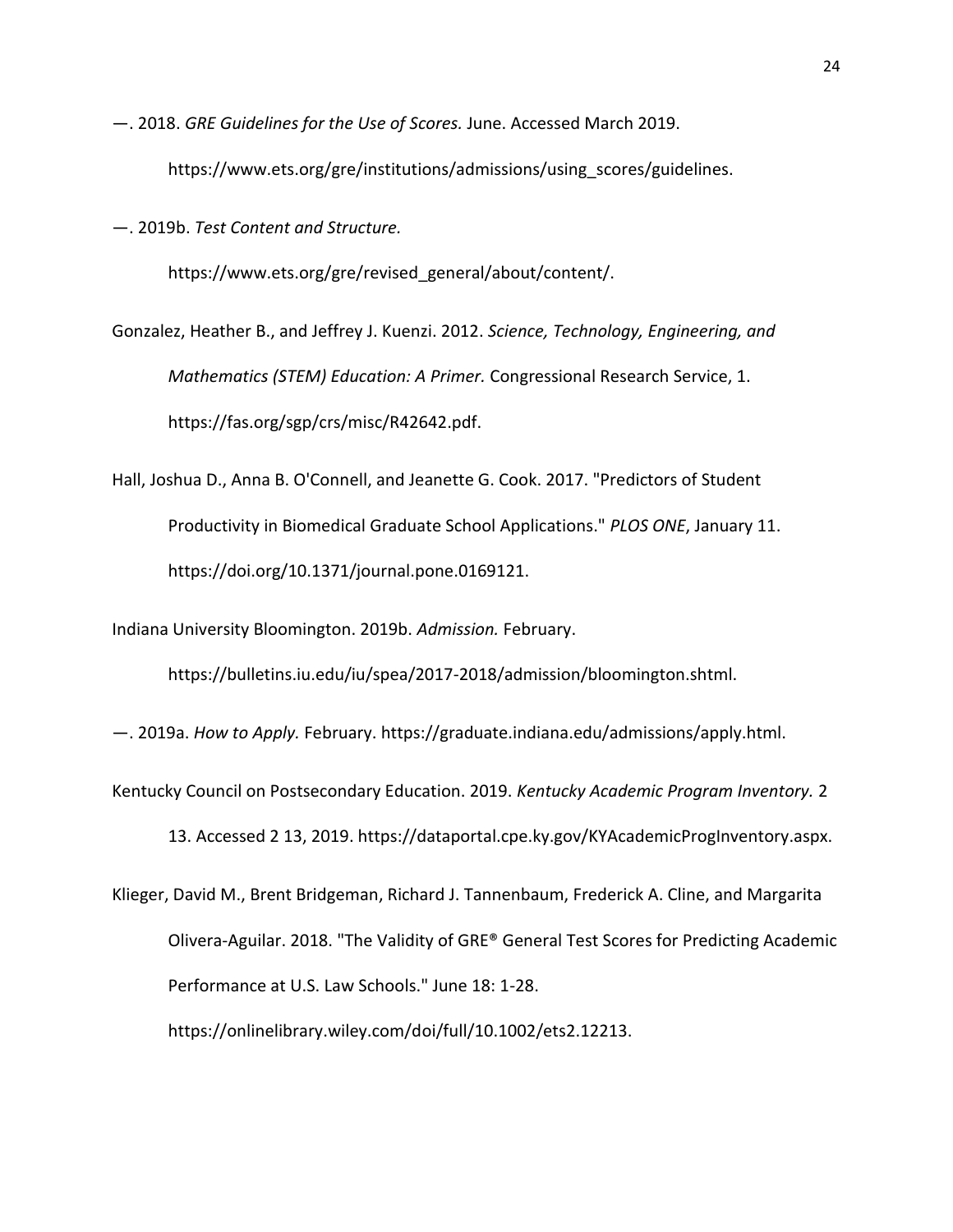Miller, Casey, and Keivan Stassun. 2014. "A test that fails." *Nature* 510: 303-304.

https://www.nature.com/naturejobs/science/articles/10.1038/nj7504-303a.

- Moneta-Koehler, Liane, Abigail M. Brown, Kimberly A. Petrie, Brent J. Evans, and Roger Chalkley. 2017. "The Limitations of the GRE in Predicting Success in Biomedical Graduate School." *PLOS ONE*, Janunary 11. https://doi.org/10.1371/journal.pone.0166742.
- Network of Schools of Public Policy, Affairs, and Administration. 2018. *Roster of Accredited Programs.* September 1. https://accreditation.naspaa.org/resources/roster-ofaccredited-programs/.

Payne, David G. 2018. "The Value of Testing in Graduate Admissions." *Inside Higher Ed.* Accessed March 2019.

https://www.insidehighered.com/admissions/views/2018/05/21/standardized-testingneeded-graduate-school-admissions-opinion.

Rourke, Elizabeth, and Frederick C. Ingram. 2004. *Educational Testing Service.* Vol. 62, in *International Directory of Company Histories*, edited by Tina Grant and Miranda H. Ferrara, 116-120. Detroit, MI: St. James Press.

University of Kentucky. 2019a. *Admissions.* February. http://gradschool.uky.edu/admissions.

—. 2019b. *How to Apply.* February. http://martin.uky.edu/how-apply.

University of Louisville. 2019a. *Application Directions.* February.

http://louisville.edu/graduate/futurestudents/application-directions.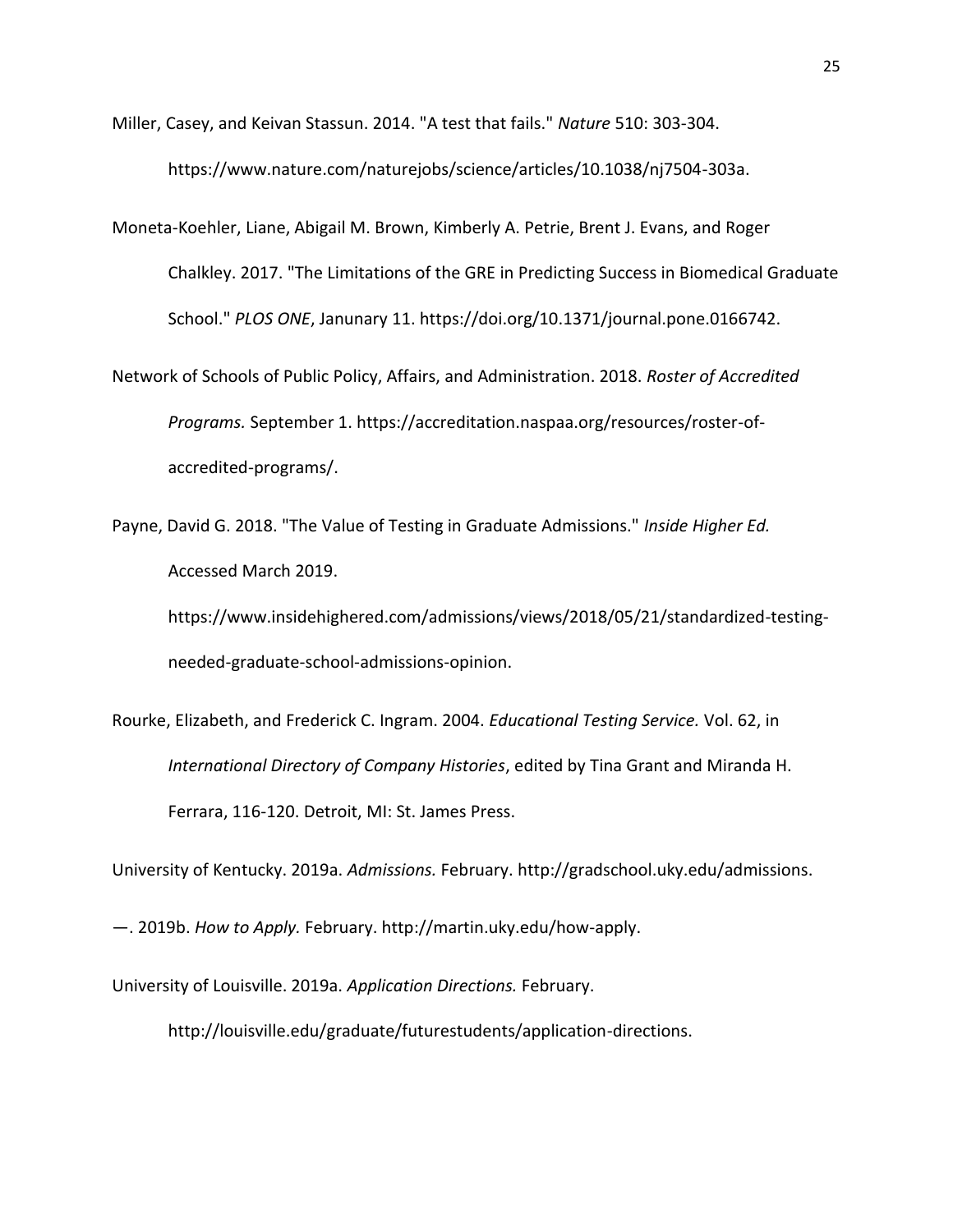—. 2019b. *Public Administration (MPA): Admission Requirements.* February. https://catalog.louisville.edu/graduate/programs-study/master-publicadministration/#admissiontext.

Wang, Wei. 2013. "Testing the Validity of GRE Scores on Predicting Graduate Performance for Engineering Students." Master of Arts Thesis, University of Nebraska - Lincoln. https://digitalcommons.unl.edu/cgi/viewcontent.cgi?article=1193&context=cehsdiss.

Western Kentucky University. 2019a. *Admission to the Graduate School.* February. https://www.wku.edu/graduate/prospective students/admission/requirements.php.

—. 2019b. *Program Admission.* February. http://catalog.wku.edu/graduate/arts-

letters/political-science/public-administration-mpa/#programadmissiontext.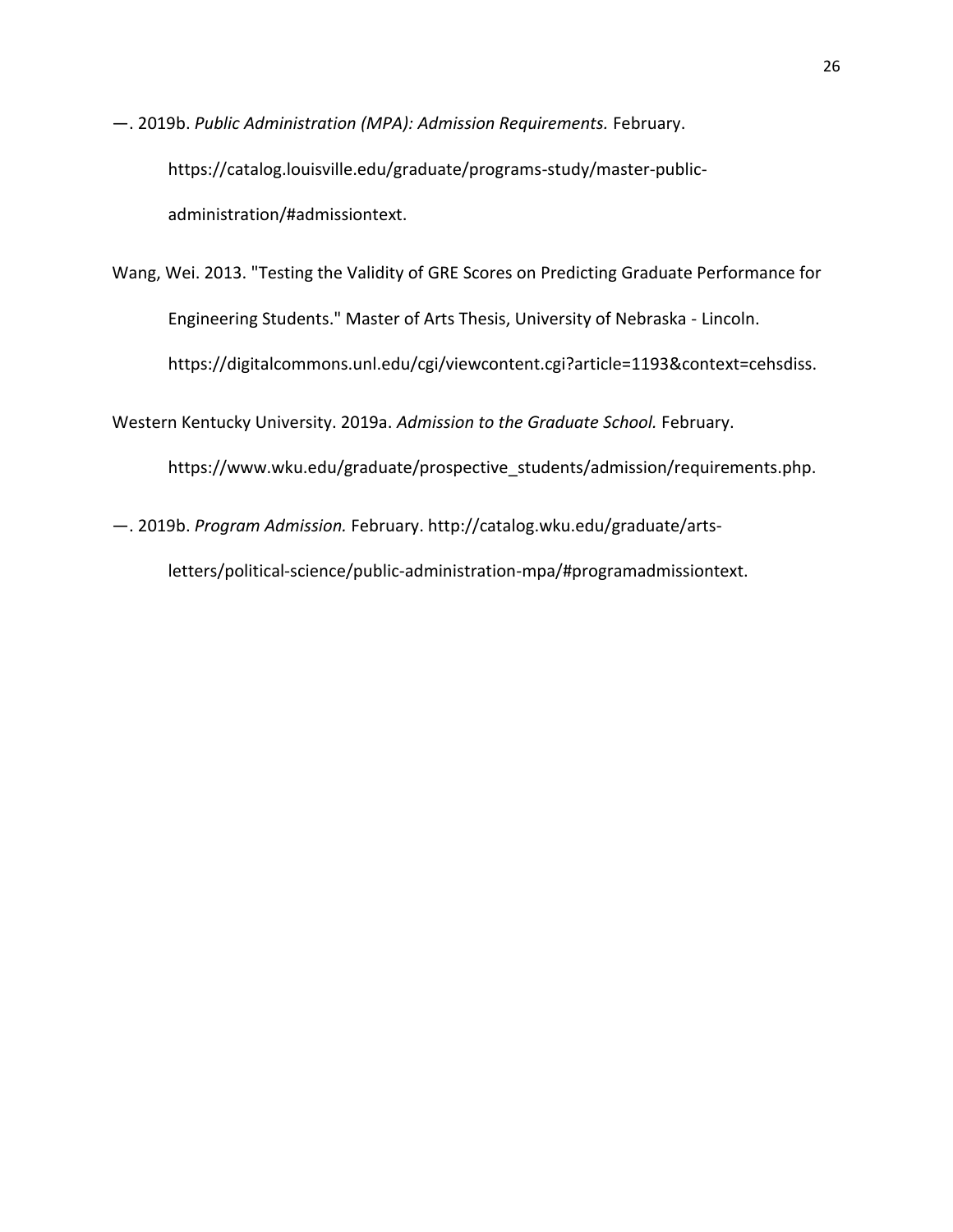# **Appendixes**

# *Appendix A: Category Descriptions*

| <b>CATEGORY</b>                 | <b>DESCRIPTION</b>                                                    |
|---------------------------------|-----------------------------------------------------------------------|
| <b>GPA</b>                      | A student's cumulative GPA at their current level of study            |
| <b>POST-2011 GRE PERCENTILE</b> | Three separate categories (Verbal Reasoning, Quantitative Reasoning   |
| <b>SCORES</b>                   | and Analytic Writing)                                                 |
| <b>PRIMARY MAJOR</b>            | The specific degree program a student is studying for (Public         |
|                                 | Administration, Chemistry, etc.)                                      |
| <b>ADMISSION CATEGORY</b>       | What type of admission a student was last granted (undergraduate      |
| <b>GROUP</b>                    | freshman, readmit, etc.)                                              |
| <b>APPLICATION STATUS</b>       | Indicates if a student is planned or active                           |
| <b>DESCRIPTION</b>              |                                                                       |
| <b>DEGREE PROGRAM TYPE</b>      | Shows what type of degree a student is enrolled in (undergraduate,    |
|                                 | law, medicine, etc.)                                                  |
| <b>PROGRESSION</b>              | Indicates the level of degree progression a student is currently at   |
| <b>CLASSIFICATION DURING</b>    | (Graduate – Master's, Graduate – Doctoral, etc.)                      |
| <b>TERM</b>                     |                                                                       |
| <b>PRIMARY DEGREE</b>           | The level of degree a student is studying for (Master of Arts, Master |
|                                 | of Science, etc.)                                                     |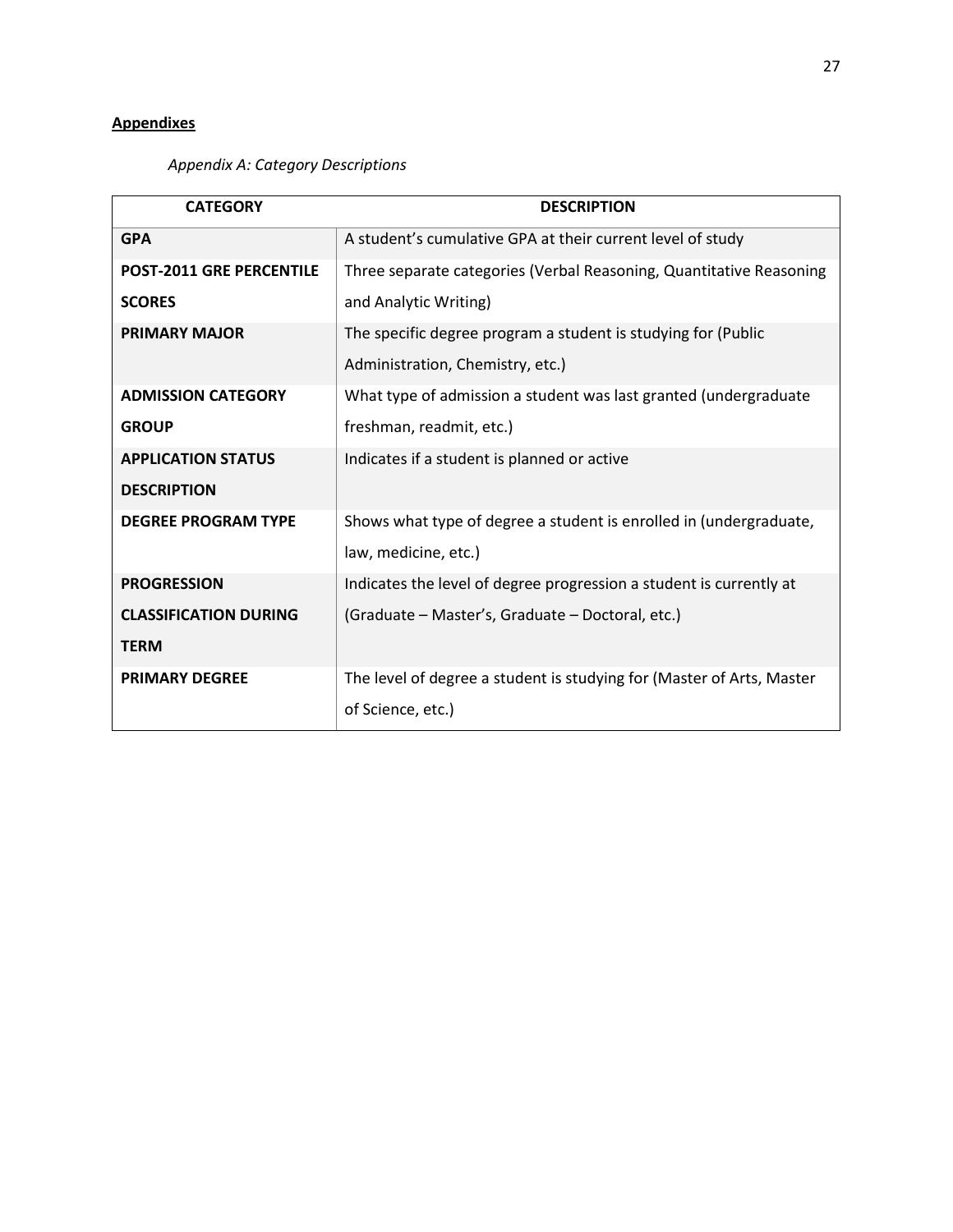|     | <b>PERCENTILES</b> | <b>SMALLEST</b> |              |          |
|-----|--------------------|-----------------|--------------|----------|
| 1%  | 2.6                | 1.25            | Observations | 2,349    |
| 5%  | 3.1                | 1.667           |              |          |
| 10% | 3.333              | 1.667           | Mean         | 3.738    |
| 25% | 3.6                | 1.667           | Std. Dev.    | 0.328    |
| 50% | 3.846              | <b>LARGEST</b>  |              |          |
| 75% | 4.0                | 4.0             | Variance     | 0.107    |
| 90% | 4.0                | 4.0             | Skewness     | $-2.032$ |
| 95% | 4.0                | 4.0             | Kurtosis     | 9.537    |
| 99% | 4.0                | 4.0             |              |          |

*Appendix B: GPA Detailed Summary Statistics*

*Appendix C: Summary Statistics for STEM v. Non-STEM Students*

| <b>VARIABLE</b>                  | <b>OBS</b> | <b>MEAN</b> | STD. DEV. | <b>MIN</b> | <b>MAX</b> |
|----------------------------------|------------|-------------|-----------|------------|------------|
| <b>GRADUATE GPA NON-STEM</b>     | 1,369      | 3.774       | 0.321     | 1.25       | 4.0        |
| <b>GRE VERBAL NON-STEM</b>       | 1,369      | 0.609       | 0.244     | 0.01       | 0.99       |
| <b>GRE QUANTITATIVE NON-STEM</b> | 1,369      | 0.394       | 0.224     | 0.01       | 0.98       |
| <b>GRE ANALYTICAL NON-STEM</b>   | 1,369      | 0.577       | 0.268     | 0.01       | 0.99       |
| <b>GRADUATE GPA STEM</b>         | 980        | 3.689       | 0.330     | 1.667      | 4.0        |
| <b>GRE VERBAL STEM</b>           | 980        | 0.570       | 0.256     | 0.01       | 0.99       |
| <b>GRE QUANTITATIVE STEM</b>     | 980        | 0.652       | 0.232     | 0.01       | 0.99       |
| <b>GRE ANALYTICAL STEM</b>       | 980        | 0.445       | 0.275     | 0.01       | 0.99       |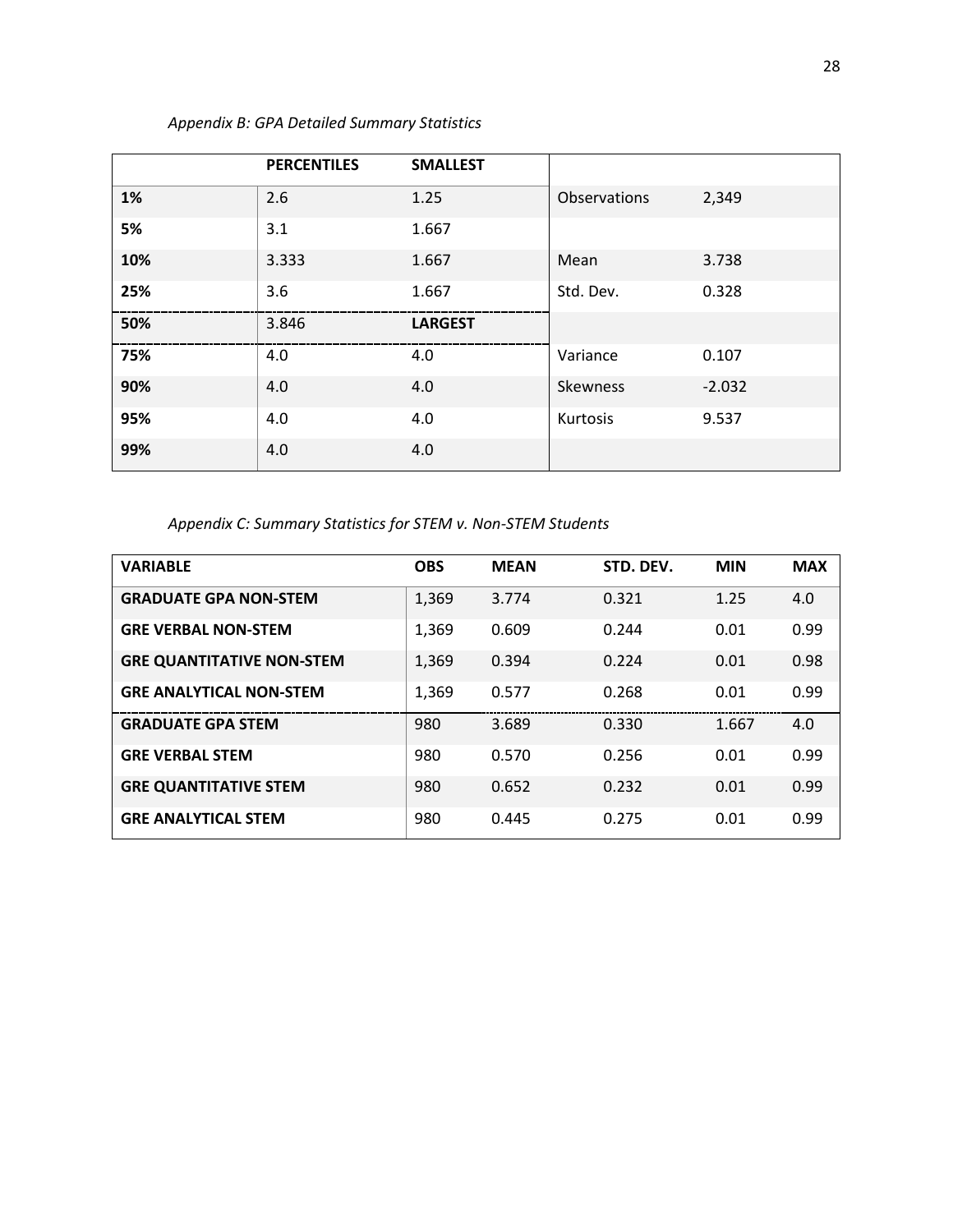|             | <b>GGPA</b>  | GRE_V        | GRE_Q       | GRE_A        | <b>STEM</b> |
|-------------|--------------|--------------|-------------|--------------|-------------|
| <b>GGPA</b> | 1            |              |             |              |             |
| GRE_V       | $0.1807***$  | 1            |             |              |             |
| GRE_Q       | $0.0421*$    | $0.2331***$  | 1           |              |             |
| GRE_A       | $0.1762***$  | $0.5848***$  | 0.0011      |              |             |
| <b>STEM</b> | $-0.1282***$ | $-0.0786***$ | $0.4876***$ | $-0.2334***$ | 1           |

*Appendix D: Pearson's Correlation*

\*\*\* indicates statistically significant at p < 0.001, \* indicates statistically significant at p < 0.05

*Appendix E: Density of GRE Verbal Percentile Scores*

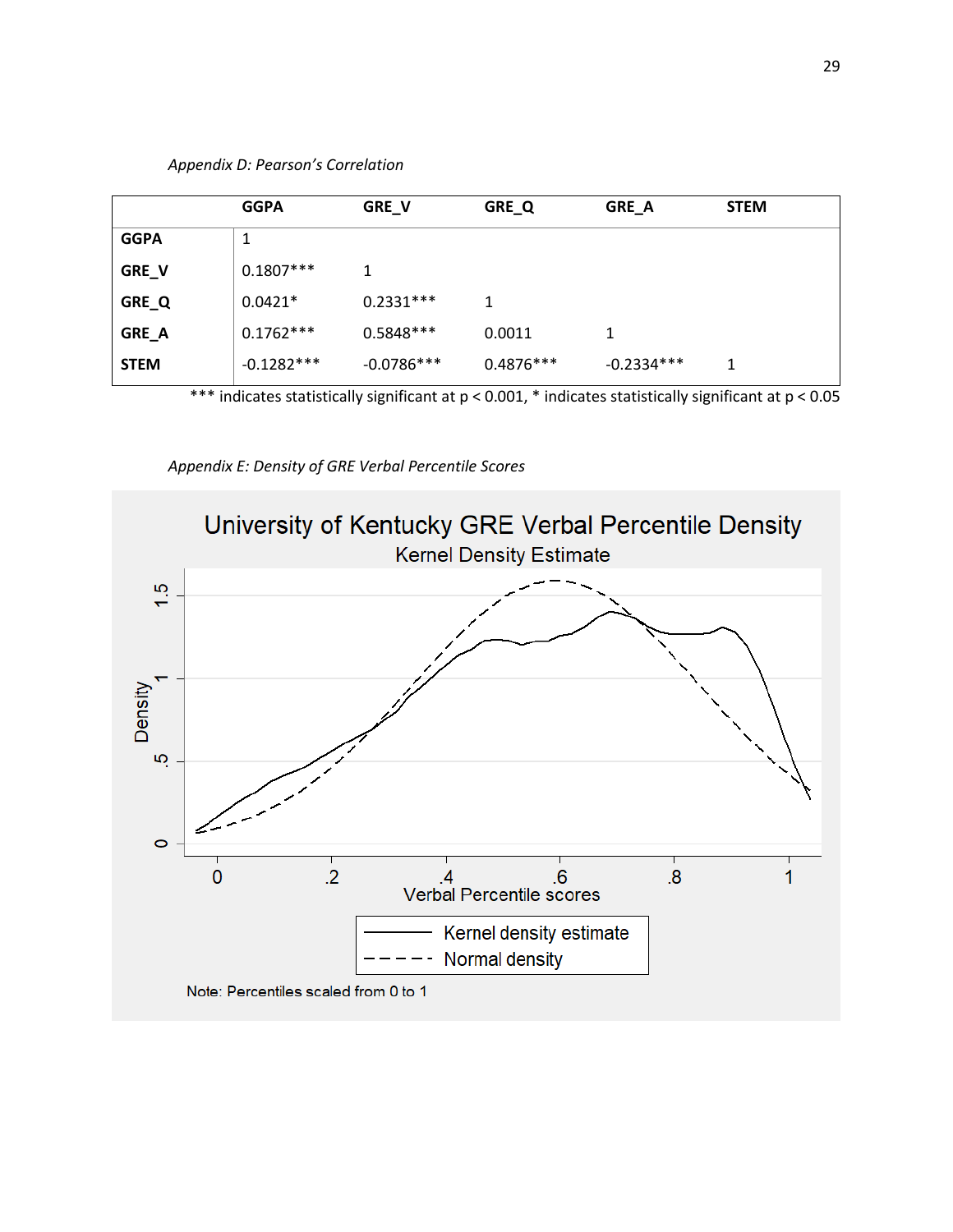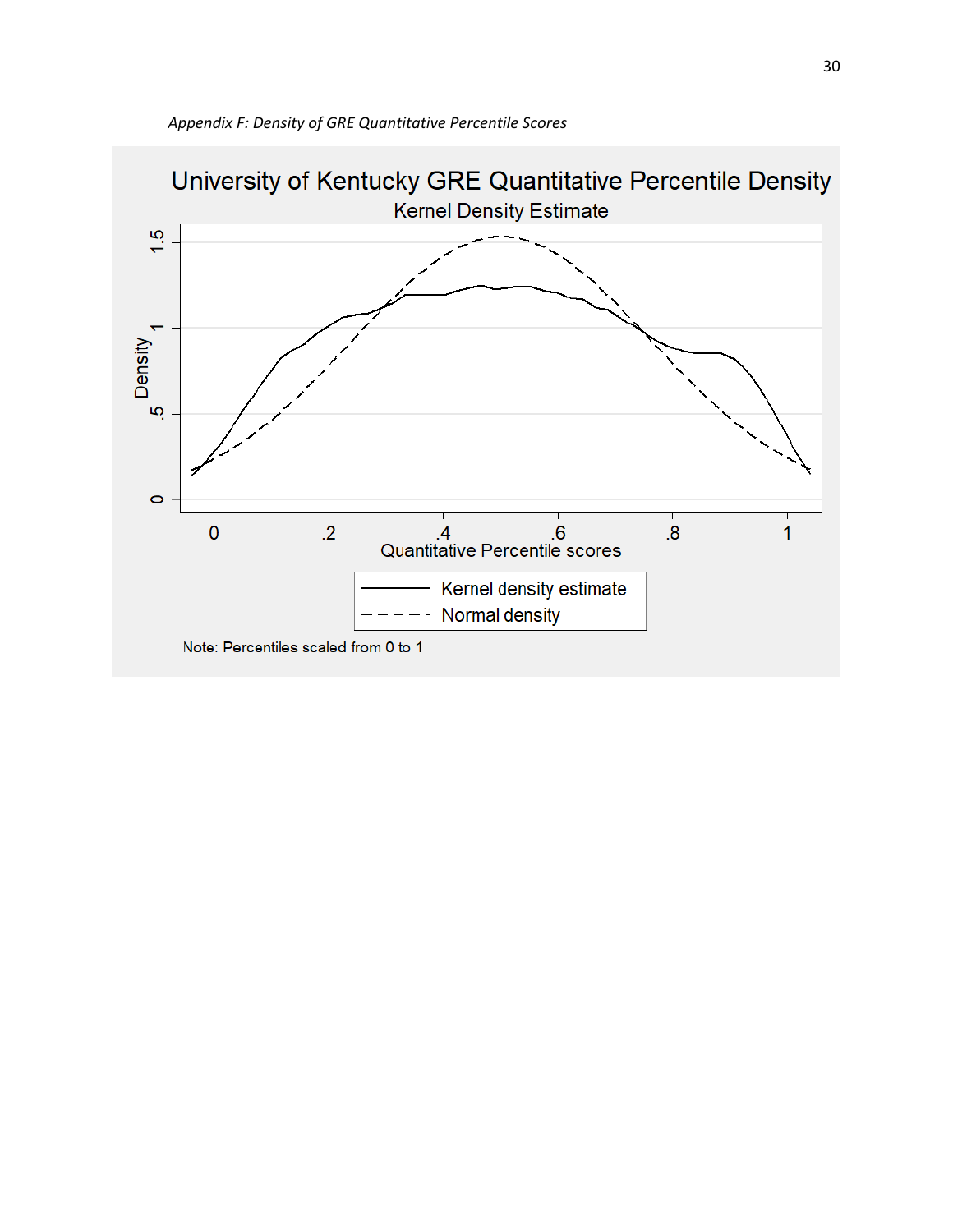

| Appendix H: Combined Individual Regression Results |  |  |  |
|----------------------------------------------------|--|--|--|
|----------------------------------------------------|--|--|--|

| <b>GRADUATE GPA</b>            | <b>COEFFICIENT</b> | <b>ROBUST STD. ERROR</b> | <b>T-STATISTIC</b> | <b>P-VALUE</b>   |
|--------------------------------|--------------------|--------------------------|--------------------|------------------|
| <b>GRE VERBAL NON-STEM</b>     | 0.27               | 0.03                     | 8.18               | $< 0.001***$     |
| <b>GRE QUANTITATIVE NON-</b>   | 0.20               | 0.04                     | 5.44               | $< 0.001$ ***    |
| <b>STEM</b>                    |                    |                          |                    |                  |
| <b>GRE ANALYTICAL NON-STEM</b> | 0.23               | 0.03                     | 7.4                | $\leq 0.001$ *** |
| <b>GRE VERBAL STEM</b>         | 0.16               | 0.04                     | 4.02               | $< 0.001***$     |
| <b>GRE QUANTITATIVE STEM</b>   | 0.14               | 0.05                     | 2.96               | $0.003**$        |
| <b>GRE ANALYTICAL STEM</b>     | 0.12               | 0.04                     | 2.95               | $0.003**$        |

\*\*\* indicates statistically significant at p < 0.001, \*\* indicates statistically significant at p < 0.01